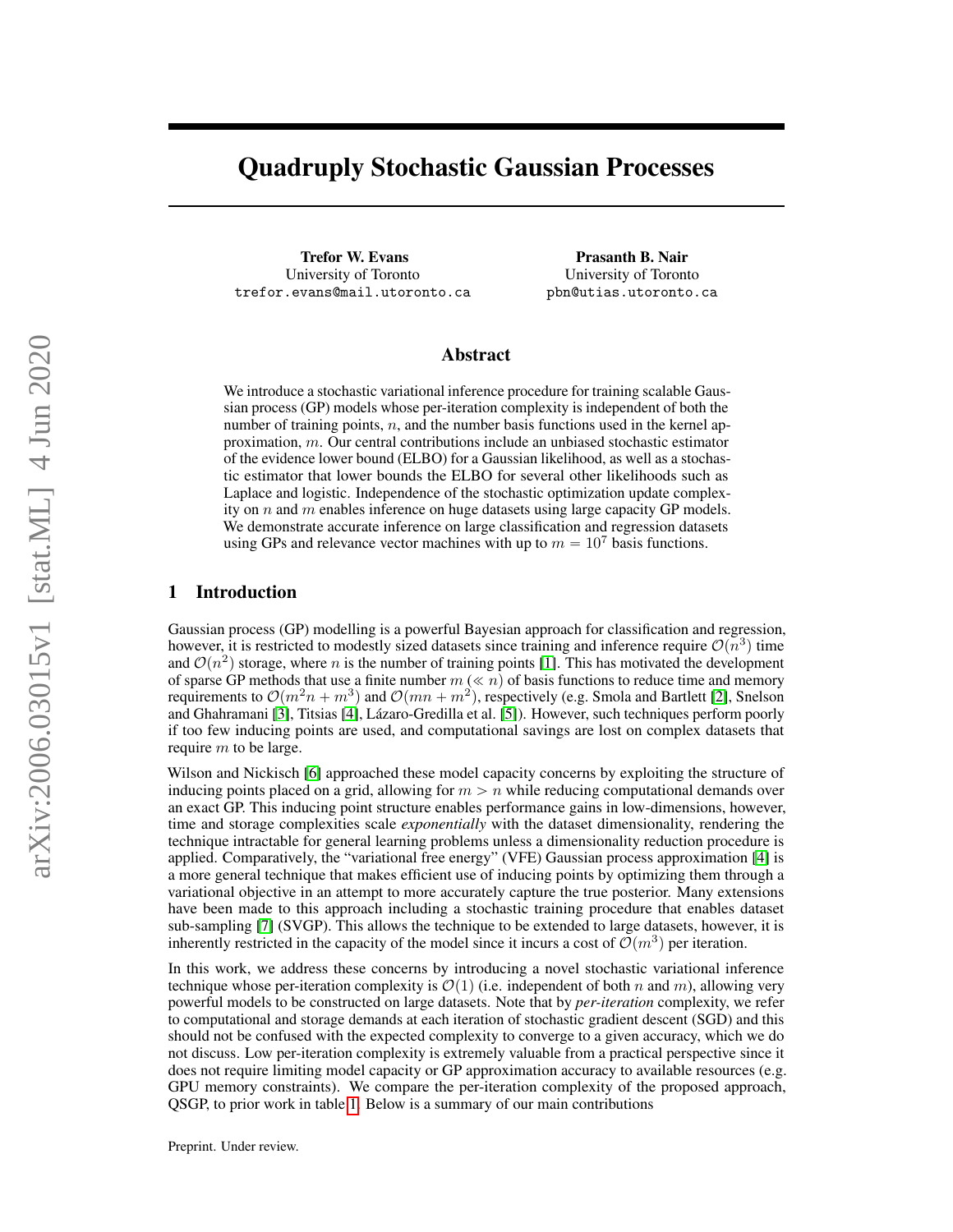|                 | Per-iteration Computation Per-iteration Storage |                       |
|-----------------|-------------------------------------------------|-----------------------|
| Exact GP        | $\mathcal{O}(n^3)$                              | $\mathcal{O}(n^2)$    |
| <b>VFE</b> [4]  | $O(nm^2+m^3)$                                   | $\mathcal{O}(nm+m^2)$ |
| <b>SVGP</b> [7] | $\mathcal{O}(m^3)$                              | $\mathcal{O}(m^2)$    |
| OSGP            | $\mathcal{O}(1)$                                | $\mathcal{O}(1)$      |

<span id="page-1-0"></span>Table 1: Per-iteration complexities for hyper- or variational-parameter optimization. Storage refers to the working memory requirements per SGD iteration (e.g. GPU memory requirements).

- For regression, an unbiased SGD scheme is developed for estimating the variational parameters whose per-iteration complexity is *independent* of n and m;
- For classification, we develop a SGD scheme that maximizes a lower bound of the ELBO with a per-iteration complexity that is also *independent* of n and m;
- A novel control variate is introduced to reduce the variance of the stochastic gradient approximations without affecting computational complexity; and
- We demonstrate scalability by training powerful models on large classification and regression datasets, using up to  $m = 10<sup>7</sup>$  basis functions.

The first two points comprise of novel Monte Carlo estimators for the evidence lower bound (ELBO) with a four-level stochastic sampling approach: we sub-sample the  $n$  training examples once, and sub-sample the  $m$  basis functions three times. Because of these four levels of stochasticity, we coin the approach "quadruply stochastic Gaussian processes" (QSGP). Section [2](#page-1-1) describes QSGP for regression problems, whereas section [3](#page-5-0) outlines QSGP for other likelihoods, including logistic likelihoods for classification. We conclude with numerical studies in section [4,](#page-6-0) but to begin we provide a brief background on Gaussian processes and outline the matrix notations used in this paper.

**Notation** We use the notations  $\mathbf{h}_{i,:}$ ,  $\mathbf{h}_i$  and  $h_{ij}$  to denote the *i*th row, *i*th column and *ij*th element of the matrix H, respectively. Given the sets of indices u and v,  $H_{u,v}$  denotes a matrix whose ijth element is given by  $h_{u_i v_j}$ .

Background on Gaussian Processes Gaussian processes (GPs) provide non-parametric prior distributions over the latent function that generated a training dataset. It is typically assumed that the dataset is corrupted by independent Gaussian noise with variance  $\sigma^2 \geq 0$  and that the latent function is drawn from a Gaussian process with zero mean and covariance determined by the kernel  $k: \mathbb{R}^d \times \mathbb{R}^d \to \mathbb{R}$ . We consider a regression problem where  $\mathbf{X} = {\mathbf{x}_i \in \mathbb{R}^d}_{i=1}^n$  and  $\mathbf{y} \in \mathbb{R}^n$  denote the set of  $n$  training point input locations and responses, respectively. Inference can be carried out at the test point,  $\mathbf{x}_* \in \mathbb{R}^d$ , giving the following posterior distribution of the prediction  $y_* \in \mathbb{R}$ 

$$
\Pr(y_*|{\mathbf{X}},{\mathbf{x}}_*) = \mathcal{N}\left(y_*\left\vert\right. {\mathbf{k}}({\mathbf{x}}_*)^T({\mathbf{K}}+\sigma^2{\mathbf{I}})^{-1}{\mathbf{y}}, \quad k({\mathbf{x}}_*,{\mathbf{x}}_*) - {\mathbf{k}}({\mathbf{x}}_*)^T({\mathbf{K}}+\sigma^2{\mathbf{I}})^{-1}{\mathbf{k}}({\mathbf{x}}_*)\right),
$$

where  $\mathbf{K} \in \mathbb{R}^{n \times n}$  is the training dataset kernel covariance matrix whose ijth element is  $k(\mathbf{x}_i, \mathbf{x}_j)$ , and  $\mathbf{k}(\mathbf{x}_*) \in \mathbb{R}^n$  is the cross-covariance matrix between test point  $\mathbf{x}_*$  and the training dataset such that the *i*th element is  $k(\mathbf{x}_i, \mathbf{x}_*)$ .

## <span id="page-1-1"></span>2 Unbiased ELBO Estimator in  $\mathcal{O}(1)$

In this section we introduce a sparse Gaussian process model using the finite basis function approximation of a kernel,  $k(x, z) \approx \phi(x)^T S^{-1} \phi(z)$ . This kernel directly specifies a *function space* prior, however, we can also consider a *weight space* perspective to describe the following *equivalent* model:<br>consider a generalized linear model of the form  $f(\mathbf{x}) = \sum_{i=1}^{m} w_i \phi_i(\mathbf{x})$ , where the weight space prior is  $Pr(\mathbf{w}) = \mathcal{N}(\mathbf{w}|\mathbf{0}, \mathbf{S}^{-1})$ , and the likelihood is  $Pr(\mathbf{y}|\mathbf{X}, \mathbf{w}) = \mathcal{N}(\mathbf{y}|\mathbf{\Phi}\mathbf{w}, \sigma^2\mathbf{I})$  [\[1\]](#page-8-0). In our notation,  $S \in \mathbb{R}^{m \times m}$  is an SPD weight prior precision matrix,  $\Phi \in \mathbb{R}^{n \times m}$ , where  $\phi_{ij} = \phi_j(\mathbf{x}_i)$ , contains the evaluations of all m basis functions at all n training points, and  $w \in \mathbb{R}^m$  are the weights. Clearly some choices of S and  $\Phi$  will result in better kernel approximations than others but we defer discussion about these attributes until section [2.3,](#page-3-0) and will continue our presentation assuming arbitrary choices.

As a result of conjugacy of the Gaussian prior, the posterior of the discussed model is also Gaussian and can be directly computed in closed form in  $\mathcal{O}(m^2n + m^3)$  (e.g. see [\[1\]](#page-8-0)). However, we choose to instead perform variational inference which we show allows for stochastic inference procedures to scale to larger values of m and n. The ability to handle larger n means we can work with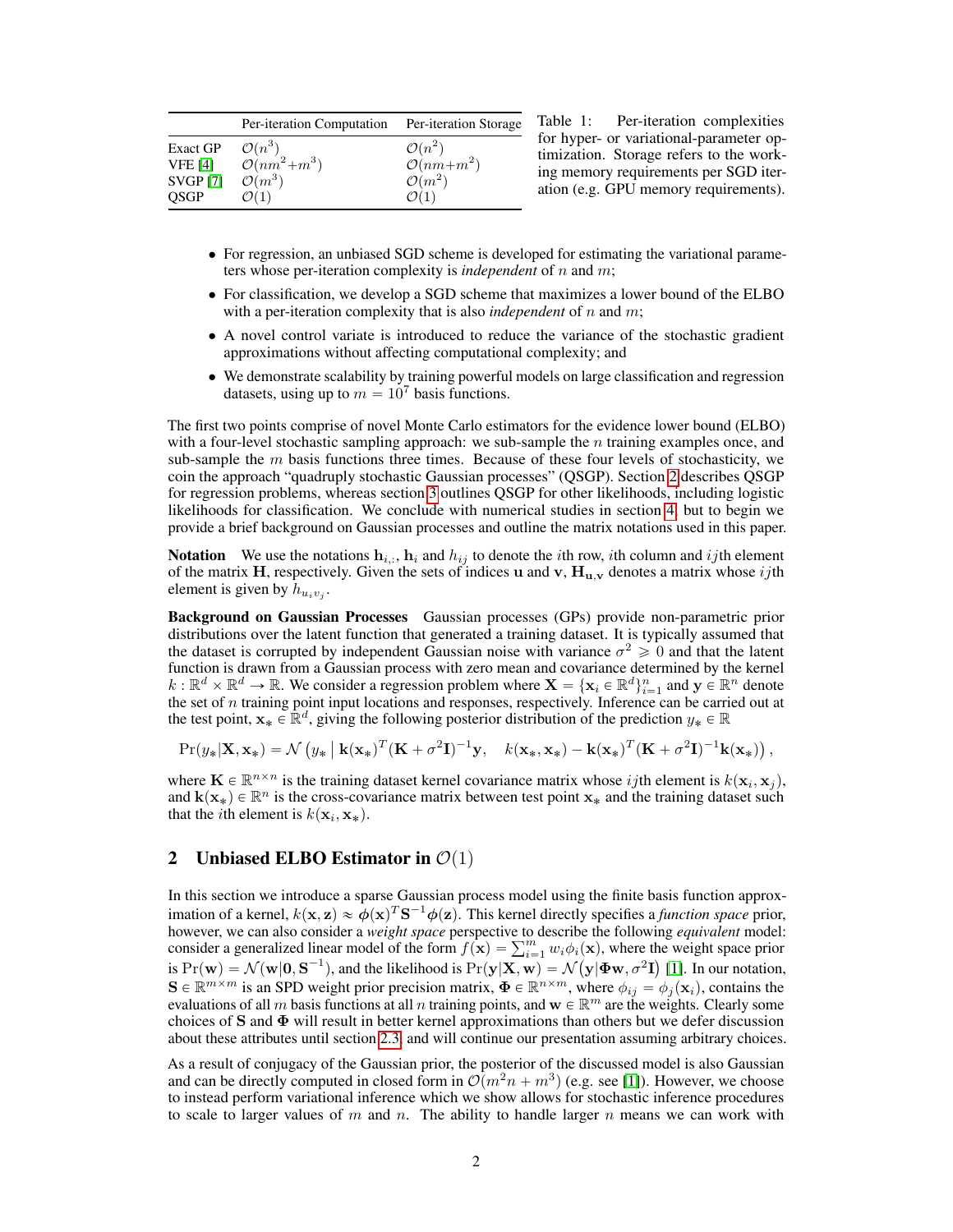larger datasets, while larger  $m$  means a better kernel approximation and subsequently a better GP approximation. We note that for the remainder of the paper, we focus on the weight space perspective and tailor the following overview of variational inference to this model structure.

Variational inference is a method for approximating probability densities in Bayesian statistics [\[8,](#page-8-7) [9,](#page-8-8) [10,](#page-8-9) [11,](#page-8-10) [12,](#page-8-11) [13\]](#page-8-12). Focusing on the generalized linear model described previously, we need to compute the posterior  $Pr(\mathbf{w}|\mathbf{y}, \mathbf{X})$  which is nominally posed as an integration problem. Variational inference turns this task into an optimization problem. By introducing a family of probability distributions  $q(\mathbf{w})$  parameterized by some variational parameters, we minimize the Kullback-Leibler divergence to the exact posterior. This equates to maximization of the evidence lower bound (ELBO) which we can write as follows

<span id="page-2-1"></span><span id="page-2-0"></span>
$$
\mathsf{ELBO} = \mathbb{E}_{q(\mathbf{w})} \big[ \log \Pr(\mathbf{w}) + \log \Pr(\mathbf{y} | \mathbf{X}, \mathbf{w}) - \log q(\mathbf{w}) \big] \leq \log \Pr(\mathbf{y} | \mathbf{X}), \tag{1}
$$

where the equality holds if  $Pr(\mathbf{w}|\mathbf{y}, \mathbf{X}) = q(\mathbf{w})$ . Computation of the ELBO generally requires analytically intractable computations, however, Challis and Barber [\[14\]](#page-8-13) show that all terms of eq. [\(1\)](#page-2-0) can be written in closed form as follows for the previously introduced generalized linear model if we choose the Gaussian variational distribution  $q(\mathbf{w}) = \mathcal{N}(\mathbf{w}|\boldsymbol{\mu}, \boldsymbol{\Sigma})$ , where  $\boldsymbol{\mu} \in \mathbb{R}^m$  and  $\boldsymbol{\Sigma} \in \mathbb{R}^{m \times m}$ 

$$
\begin{split} \mathsf{ELBO} &= -\frac{1}{2} \underbrace{\frac{1}{\sigma^2} \bigg( -2\mathbf{y}^T \boldsymbol{\Phi} \boldsymbol{\mu} + \mathsf{sum} \bigg( (\boldsymbol{\Phi} \boldsymbol{\mu})^2 \bigg) \bigg) + \boldsymbol{\mu}^T \mathbf{S} \boldsymbol{\mu}}_{\mathcal{L}_{\mu}(\boldsymbol{\mu})} \\ &- \frac{1}{2} \underbrace{\frac{1}{\sigma^2} \mathsf{sum} \bigg( (\boldsymbol{\Phi} \mathbf{C})^2 \bigg) + \text{tr}(\mathbf{S} \boldsymbol{\Sigma}) - \log |\boldsymbol{\Sigma}|}_{\mathcal{L}_{\Sigma}(\boldsymbol{\Sigma})} - \frac{1}{2} \underbrace{\log |2\pi \mathbf{S}^{-1}| - m \log(2\pi) - m + n \log(2\pi\sigma^2) + \frac{\mathbf{y}^T \mathbf{y}}{\sigma^2}}_{\mathcal{L}_{\text{const}}}, \end{split} \tag{2}
$$

where  $\langle \cdot \rangle^2$  refers to the element-wise square of the argument, and we parameterize the variational covariance using the lower triangular Cholesky factorization  $C \in \mathbb{R}^{m \times m}$  with positive values on the diagonal such that  $\Sigma = CC^T$ . While eq. [\(1\)](#page-2-0) can be maximized with respect to  $\{\mu, C\}$  using deterministic gradient based optimization at  $\mathcal{O}(m^3 + nm^2)$  computations per iteration, the main contribution of this paper is a novel stochastic training procedure that reduces this complexity to  $\mathcal{O}(1)$  computations per iteration. That is, we demonstrate how to compute an unbiased estimate of the ELBO (and its gradient) in a time that is *independent* of both the quantity of training data  $n$ , and the number of basis functions m. Leveraging this estimator allows extremely fast iterations of stochastic gradient descent (SGD), the workhorse of many large-scale machine learning optimization problems.

We first observe that when the prior is fixed, the ELBO in eq. [\(2\)](#page-2-1) is additively separable in the variational mean parameters  $(\mu)$  and variational covariance parameters  $(C)$ . This separability enables these parameters to be estimated by solving two decoupled sub-problems which we analyze separately.

#### 2.1 Learning the Variational Mean

We begin with the following result which provides a novel estimator for  $\mathcal{L}_{\mu}(\mu)$  from eq. [\(2\)](#page-2-1).

<span id="page-2-2"></span>Theorem 1. *An unbiased estimator whose evaluation has a complexity independent of* n *and* m *can be written as*

$$
\mathcal{L}_{\mu}(\mu) \approx -\tfrac{2nm}{\sigma^2\widetilde{n}\widetilde{m}}\mathbf{y}_{\widetilde{\boldsymbol{\ell}}}^T\boldsymbol{\Phi}_{\widetilde{\boldsymbol{\ell}},\widetilde{\mathbf{i}}} \mu_{\widetilde{\mathbf{i}}} + \tfrac{nm^2}{\sigma^2\widetilde{n}\widetilde{m}^2}\mu_{\widetilde{\mathbf{j}}}^T\boldsymbol{\Phi}_{\widetilde{\boldsymbol{\ell}},\widetilde{\mathbf{j}}}^T\boldsymbol{\Phi}_{\widetilde{\boldsymbol{\ell}},\widetilde{\mathbf{i}}} \mu_{\widetilde{\mathbf{i}}} + \tfrac{m^2}{\widetilde{m}^2}\mu_{\widetilde{\mathbf{j}}}^T\mathbf{S}_{\widetilde{\mathbf{j}},\widetilde{\mathbf{i}}} \mu_{\widetilde{\mathbf{i}}},
$$

where  $\tilde{\bf i},\,\tilde{\bf j}\in\mathbb R^{\widetilde{m}}$  both contain indices sampled uniformly from  $\{1,2,\ldots,m\},\,\tilde{\pmb{\ell}}\in\mathbb R^{\widetilde{n}}$  contains indices sampled uniformly from  $\{1, 2, \ldots, n\}$ , and  $\widetilde{m}$  and  $\widetilde{n}$  are the number of Monte Carlo samples.

A proof is provided in appendix [A.](#page-11-0) To learn  $\mu$ , this estimator can be differentiated to give an (unbiased) gradient estimate of  $\mathcal{L}_{\mu}$  with respect to  $\mu$ . These gradient estimates can then be used to perform SGD, and since the gradient estimator is unbiased and  $\mathcal{L}_{\mu}$  is convex in  $\mu$ , the process will converge to the unique minimizer of  $\mathcal{L}_{\mu}$  provided an appropriate learning rate schedule is used [\[15\]](#page-8-14).

Using the stochastic estimate of  $\mathcal{L}_{\mu}$  in theorem [1](#page-2-2) is highly advantageous for SGD since each stochastic gradient evaluation no longer depends on  $n$  or  $m$ . This is a significant achievement for large problems since the complexity of evaluating this loss has decreased from  $\mathcal{O}(nm+m^2) \to \mathcal{O}(\tilde{n}\tilde{m} + \tilde{m}^2)$ , where  $\tilde{n}$  and  $\tilde{m}$  can be chosen to be arbitrarily small (e.g. small enough to store all matrices in GPU memory).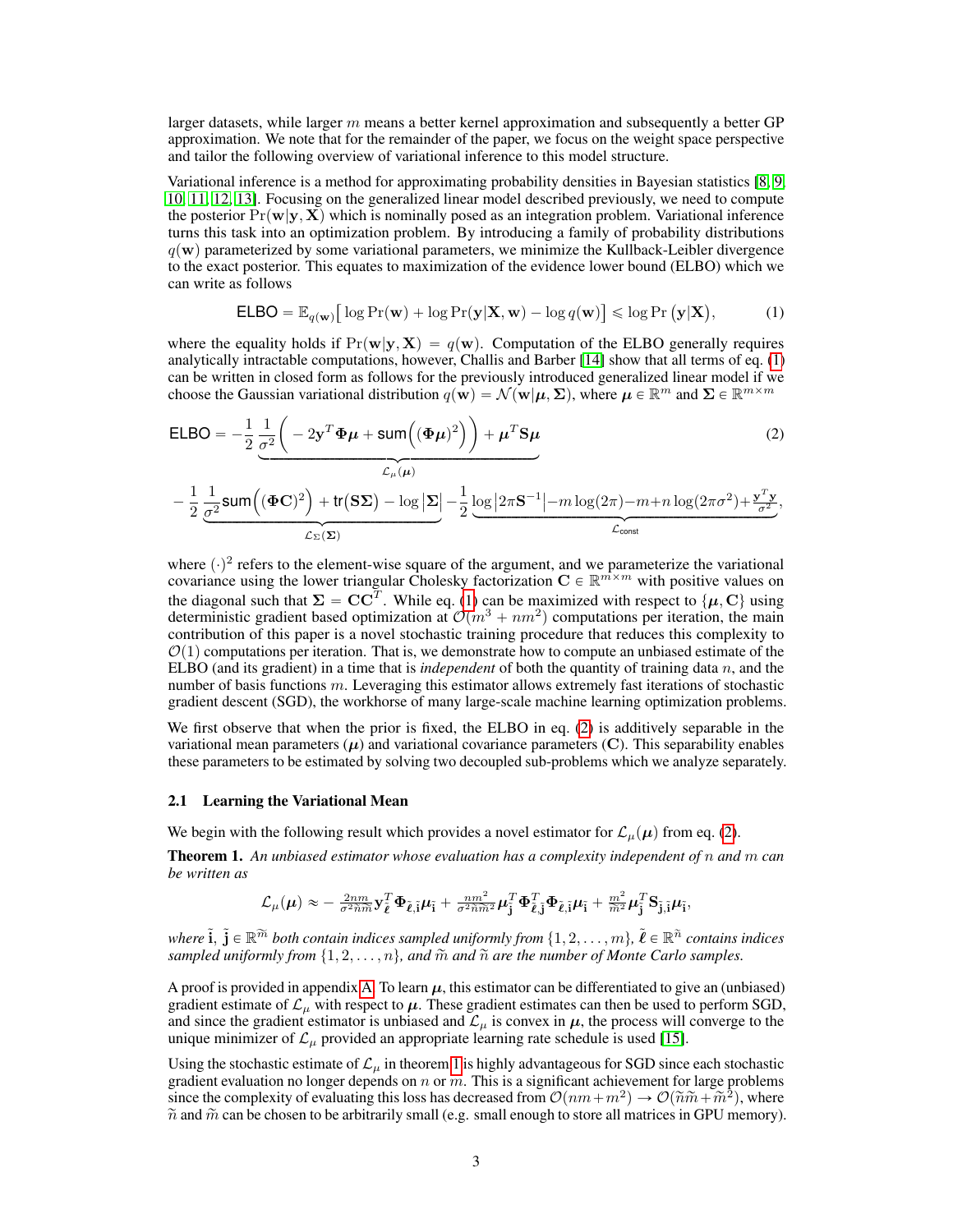#### 2.2 Learning the Variational Covariance

Having shown that the variational mean parameters can be found using an SGD procedure whose per-iteration complexity is independent of  $m$  and  $n$ , the following theorem provides a similar result for the variational covariance parameters C.

<span id="page-3-1"></span>Theorem 2. *An unbiased estimator whose evaluation has a complexity independent of* n *and* m *can be written as follows*

$$
\mathcal{L}_{\Sigma}(\mathbf{C}) \approx \frac{m}{\widetilde{m}} \sum_{r \in \widetilde{\mathbf{r}}} \frac{nm^2}{\sigma^2 \widetilde{n} \widetilde{m}^2} \mathbf{c}_{\widetilde{\mathbf{j}},r}^T \boldsymbol{\Phi}_{\widetilde{\boldsymbol{\ell}},\widetilde{\mathbf{j}}}^T \boldsymbol{\Phi}_{\widetilde{\boldsymbol{\ell}},\widetilde{\mathbf{j}}} \mathbf{c}_{\widetilde{\mathbf{i}},r} + \frac{m^2}{\widetilde{m}^2} \mathbf{c}_{\widetilde{\mathbf{j}},r}^T \mathbf{S}_{\widetilde{\mathbf{j}},\widetilde{\mathbf{i}}} \mathbf{c}_{\widetilde{\mathbf{i}},r} - 2 \log c_{rr},
$$

where  $\tilde{\mathbf{r}} \in \mathbb{R}^{\widetilde{m}}$  *contains indices sampled uniformly from*  $\{1, 2, \ldots, m\}$ *.* 

A proof is provided in appendix [B.](#page-11-1) This estimator provides significant savings over the exact computation of  $\mathcal{L}_{\Sigma}$  in eq. [\(2\)](#page-2-1) since the complexity has decreased from  $\mathcal{O}(nm^2 + m^3) \to \mathcal{O}(\tilde{n}\tilde{m}^2 + \tilde{m}^3)$ . Similarly to before, this estimator can be differentiated to give an (unbiased) gradient estimate of  $\mathcal{L}_{\Sigma}$ with respect to C that can be used for SGD. This estimator makes use of four stochastic estimates: three over the  $m$  basis functions, and one over the  $n$  training examples. Hence we call this estimator "quadruply stochastic" and the subsequent GP a quadruply stochastic Gaussian process (QSGP). As mentioned in the theorem statement, the cost of evaluating this estimator is independent of  $n$  and  $m$ , allowing for highly flexible models to be trained on huge datasets.

In contrast to the proposed approach, modern stochastic variational inference techniques commonly make use of the same mini-batch sampling procedure over the  $n$  training points that is identified here, and a second stochastic estimator is used which samples the variational distribution [\[10\]](#page-8-9). This traditional stochastic variational inference approach does eliminate the per-iteration dependence on n, however, even just the act of sampling the variational distribution is at least an  $\mathcal{O}(m)$  operation per-iteration before even estimating the ELBO. In our approach, we perform three levels of basis function sub-sampling that enables the cost per iteration to be independent of m. To the best of our knowledge, this is the first time in the literature an observation has been made that it is possible to perform mini-batch sampling over basis functions while carrying out stochastic variational inference.

One remaining concern with theorem [2](#page-3-1) as presented is that there are  $\mathcal{O}(m^2)$  variational covariance parameters in  $C$  which can be expensive to store if  $m$  is large. Instead, one could consider the lower triangular C matrix to have a sparse "chevron" pattern depicted as  $C = \mathbb{N}$ , where the colour indicates non-zero elements. This parameterization allows important posterior correlations between basis functions to be captured and since only the first few columns of C are dense, it ensures that the number of variational parameters scale as  $\mathcal{O}(m)$ . While this parameterization is not invariant to permutations of basis function indexing, Challis and Barber [\[14\]](#page-8-13) demonstrated that it performed comparably to more complex parameterizations. No matter whether a full or chevron parameterization is employed,  $\mathcal{L}_{\Sigma}$  remains convex [\[14\]](#page-8-13), and the computations in theorem [2](#page-3-1) can be substantially reduced by exploiting the sparsity patterns of C. To further reduce the computational burden, the following result demonstrates that  $c_{rr}$  from the diagonalized columns of the chevron Cholesky structure can be computed in closed form.

<span id="page-3-2"></span>**Proposition 1.** Given the parameterization  $c_r = e_r c_{rr}$ , where  $e_i \in \mathbb{R}^m$  is the ith unit vector, maxi*mizing the ELBO with respect to*  $c_{rr}$  *gives* 

$$
c_{rr} = \sqrt{\frac{\sigma^2}{\phi_r^T \phi_r + \sigma^2 s_{rr}}}.
$$

A proof is provided in appendix [C.](#page-12-0)

#### <span id="page-3-0"></span>2.3 Empirical Bayes

We have so far described how to learn the variational mean and covariance parameters  $\mu$  and C while keeping the prior constant. Practitioners often choose to modify the prior by maximizing the marginal likelihood (or evidence) with respect to a set of hyperparameters. This is referred to as type-II inference or empirical Bayes and we discuss how this can be performed with the QSGP technique to estimate hyperparameters in the kernel k, which in turn affect S, and  $\Phi$ . We will perform empirical Bayes by maximizing the ELBO in eq. [\(1\)](#page-2-0), which is of course a biased surrogate for (i.e. a lower bound of) the log-marginal likelihood, however, it is a widely used approach that performs well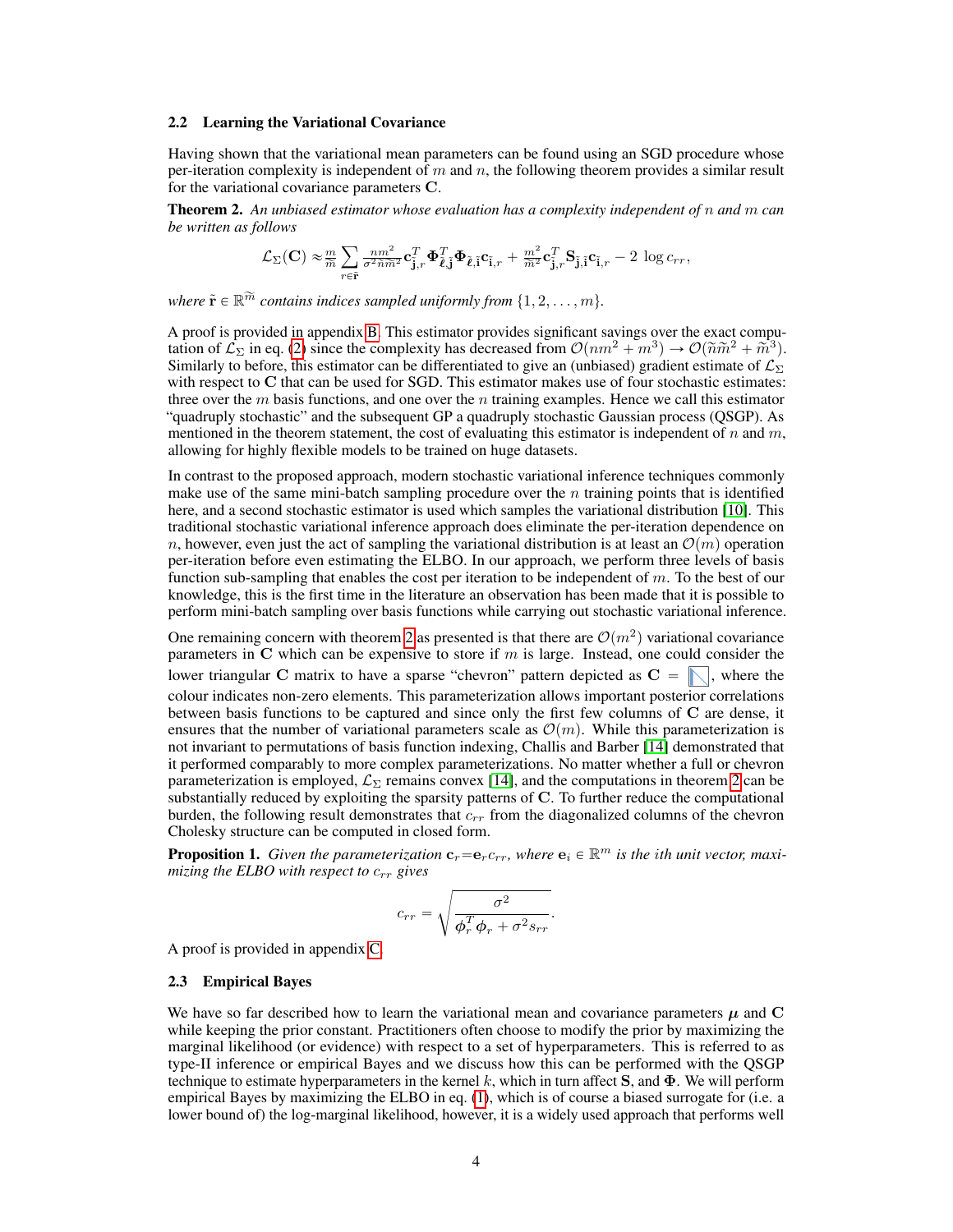in practice  $[4]$ . Referring to the ELBO notation in eq.  $(2)$ , we have already shown how to efficiently estimate  $\mathcal{L}_{\mu}$  and  $\mathcal{L}_{\Sigma}$ , however, the term  $\mathcal{L}_{\text{const}}$  also depends on the GP prior so it must be considered as well. The challenging term in  $\mathcal{L}_{\text{const}}$  from eq. [\(2\)](#page-2-1) is log  $|\mathbf{S}|$  which can be computed cheaply only in special cases (e.g. if S is diagonal) but is expensive to compute in the general case. Some kernel approximations that natively<sup>[1](#page-4-0)</sup> admit a diagonal S matrix include random Fourier features [\[16,](#page-8-15) [5\]](#page-8-4), grid-structured eigenfunctions [\[17\]](#page-8-16), and relevance vector machines [\[18\]](#page-9-0) which allow empirical Bayes to be easily performed using the following estimator

<span id="page-4-1"></span>Proposition 2. *Assuming a diagonal* S*, an unbiased estimator whose evaluation complexity is independent of* n *and* m *can be written as follows*

$$
\mathcal{L}_{\text{const}} \approx -\frac{m}{\widetilde{m}} \sum_{i \in \widetilde{\mathbf{i}}} \log s_{ii} - m + n \, \log(2\pi\sigma^2) + \frac{n}{\sigma^2 \widetilde{n}} \mathbf{y}_{\widetilde{\boldsymbol{\ell}}}^T \mathbf{y}_{\widetilde{\boldsymbol{\ell}}}.
$$

The proof is outlined in appendix [D.](#page-12-1) We now have stochastic estimators for each term of the ELBO in eq. [\(2\)](#page-2-1) and have therefore demonstrated how an unbiased approximator of the ELBO can be performed in  $\mathcal{O}(1)$ . While proposition [2](#page-4-1) requires a diagonal S, this estimator only needs to be included when empirical Bayes is being performed. In the fully Bayesian case where the prior is fixed, only theorems [1](#page-2-2) and [2](#page-3-1) need to be considered, and these both assume a general, dense S. To extend the result in proposition [2](#page-4-1) to the case of a general S, it may be possible to use a "Russian roulette" estimator following Chen et al. [\[19\]](#page-9-1) to provide a stochastic estimate of  $\log |S|$ , however, this is left for future work.

### <span id="page-4-4"></span>2.4 Control Variates

We discuss here how to reduce the variance of the Monte Carlo estimators introduced in theorems [1](#page-2-2) and [2](#page-3-1) and proposition [2.](#page-4-1) Variance reduction is an important consideration in practice since it affects the rate of convergence of stochastic gradient descent (e.g. [\[20\]](#page-9-2)). We focus on techniques that will reduce variance while still remaining unbiased. A classic technique to reduce variance of Monte Carlo estimators is to introduce a control variate [\[21\]](#page-9-3). We consider reducing the variance of the term  $\frac{nm^2}{\sigma^2 \widetilde{n}\widetilde{m}^2} \boldsymbol{\mu}_{\mathbf{j}}^T \boldsymbol{\Phi}_{\ell}^T \mathbf{j} \boldsymbol{\Phi}_{\ell}$  in theorem [1](#page-2-2) by adding the following terms to the  $\mathcal{L}_{\mu}$  estimator

<span id="page-4-2"></span>
$$
-\frac{nm^2}{\sigma^2 \bar{n} \widetilde{m}^2} \boldsymbol{\mu}_{\mathbf{J}}^T \boldsymbol{\Phi}_{\mathbf{p},\widetilde{\mathbf{J}}}^T \boldsymbol{\Phi}_{\mathbf{p},\widetilde{\mathbf{I}}} \boldsymbol{\mu}_{\widetilde{\mathbf{I}}} + \frac{n}{\sigma^2 \bar{n}} \boldsymbol{\mu}^T \boldsymbol{\Phi}_{\mathbf{p},\widetilde{\mathbf{I}}}^T \boldsymbol{\Phi}_{\mathbf{p},\widetilde{\mathbf{I}}} \boldsymbol{\mu},\tag{3}
$$

where the negative control variate is the first term (which is stochastic) and the second term is the expectation of the control variate (which is deterministic). The fixed set  $\mathbf{p} \in \mathbb{R}^n$  contains indices of  $\bar{n}$  support points that are randomly sub-sampled from the training set before SGD iterations begin. This control variate can reduce variance of the Monte Carlo estimator if there is correlation between the elements of  $\frac{n}{n} \Phi_{\mathbf{p},:}^T \Phi_{\mathbf{p},:}$  and  $\Phi^T \Phi$ . We speculate that there would be correlation since the control variate uses an unbiased low-rank approximation of  $\mathbf{\Phi}^T \mathbf{\Phi}$ . Additionally, it can be easily seen that the expectation of eq. [\(3\)](#page-4-2) is zero, therefore adding this to the theorem [1](#page-2-2) estimator does not introduce any bias. Equation [\(3\)](#page-4-2) could also be scaled by a control variate coefficient to further reduce variance [\[21\]](#page-9-3).

We can choose  $\bar{n} \ll n$  such that the first term in eq. [\(3\)](#page-4-2) can be computed cheaply, however, computation of the second term (the control variate expectation) evidently requires  $\mathcal{O}(m)$  computations. The following result demonstrates how this second term can be computed in  $\mathcal{O}(1)$  per SGD iteration.

<span id="page-4-3"></span>Proposition 3. *The expected value of the control variate in eq.* [\(3\)](#page-4-2) *can be computed at iteration* t *with a complexity independent of* n *and* m *as follows*

$$
\tfrac{n}{\sigma^2 \bar{n}} \boldsymbol{\mu}^T \boldsymbol{\Phi}_{\mathbf{p},:}^T \boldsymbol{\Phi}_{\mathbf{p},:} \boldsymbol{\mu} = \tfrac{n}{\sigma^2 \bar{n}} \mathbf{a}^{(t) \, T} \mathbf{a}^{(t)},
$$

*where*  $\mathbf{a}^{(t)} = \mathbf{a}^{(t-1)} + \mathbf{\Phi}_{\mathbf{p}, \tilde{\mathbf{i}} \cup \tilde{\mathbf{j}}}$  $\mu_{\tilde{\mathbf{i}} \cup \tilde{\mathbf{j}}} - \mu_{\tilde{\mathbf{i}} \cup \tilde{\mathbf{j}}}^{(t-1)}$  $\tilde{\textbf{i}} \cup \tilde{\textbf{j}}$  $\in \mathbb{R}^{\bar{n}}$ ,  $\boldsymbol{\mu}^{(t-1)} \in \mathbb{R}^m$  is the value of  $\boldsymbol{\mu}$  at the end of iteration  $t-1$ ,  ${\bf a}^{(0)}=\pmb{\Phi}_{{\bf p},:}\pmb{\mu}^{(0)},\pmb{\mu}_{\tilde{\bf i}\cup\tilde{\bf j}}$  are all the variables being updated at the current SGD iteration, and  $\mathbf{a}^{(t)}$  is saved once  $\boldsymbol{\mu}_{\tilde{\mathbf{i}} \cup \tilde{\mathbf{j}}}$  has been updated at the end of iteration  $t$ .

This result can be easily proven by observing that  $\mathbf{a}^{(t-1)} = \mathbf{\Phi}_{\mathbf{p},:} \boldsymbol{\mu}^{(t-1)}$ . Clearly the cost of updating  $a^{(t)}$  at the end of iteration t requires just  $\mathcal{O}(\bar{n}\tilde{m})$  time, and evidently if optimization begins at  $\mu^{(0)} = 0$ , then we initialize  $a^{(0)} = 0$ . The requirement for sparse update directions can be met

<span id="page-4-0"></span><sup>&</sup>lt;sup>1</sup>Any kernel can be written to have a diagonal S using a linear transformation of features, however, performing this transformation would cost  $\mathcal{O}(m^3)$  in general.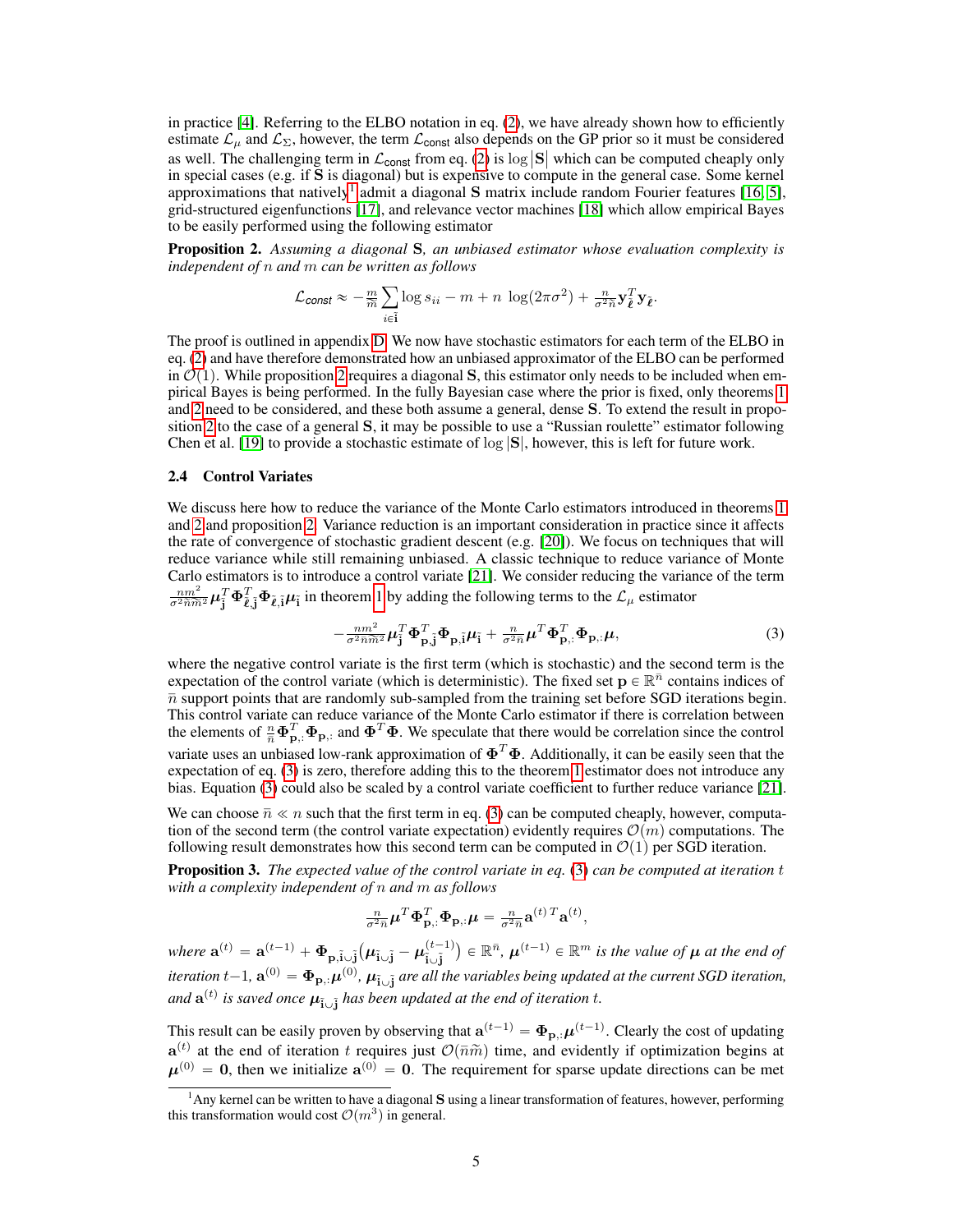by simply choosing an appropriate optimizer such as regular gradient descent, or AdaGrad [\[22\]](#page-9-4). Computation of unbiased, sparse gradients of proposition [3](#page-4-3) is detailed in appendix [F.](#page-13-0)

Finally, we note that the control variate in eq. [\(3\)](#page-4-2) can also be directly used in theorem [2](#page-3-1) by simply replacing  $\mu$  with  $c_r$ . Additionally, we can derive control variates for the other terms in theorems [1](#page-2-2) and [2](#page-3-1) which we discuss in appendix [F.](#page-13-0)

### <span id="page-5-0"></span>3 ELBO Lower Bound Estimator in  $\mathcal{O}(1)$

Previously we assumed that the likelihood is Gaussian, and now we generalize our results for other likelihoods so that different types of learning problems can be addressed (e.g. classification). In this section we aim to develop a variational bound that can be estimated in  $\mathcal{O}(1)$  for a wider class of likelihoods. For many likelihoods of interest, the second term in eq. [\(1\)](#page-2-0) can be written as

<span id="page-5-3"></span><span id="page-5-1"></span>
$$
\mathbb{E}_{q(\mathbf{w})} \big[ \log \Pr(\mathbf{y} | \mathbf{X}, \mathbf{w}) \big] = \sum_{\ell=1}^{n} \mathbb{E}_{q(\mathbf{w})} \big[ \log g_{\ell}(\boldsymbol{\phi}_{\ell, :} \mathbf{w}) \big], \tag{4}
$$

where  $g_\ell : \mathbb{R} \to \mathbb{R}$  is referred to as a site projection [\[14\]](#page-8-13). Examples of site projections for different likelihoods are provided in appendix [H.](#page-16-0) Additionally, since we assume  $q(\mathbf{w})$  is Gaussian, we can re-write eq. [\(4\)](#page-5-1) as a one-dimensional expectation [\[23,](#page-9-5) [24,](#page-9-6) [14\]](#page-8-13)

$$
\mathbb{E}_{q(\mathbf{w})}\big[\log \Pr(\mathbf{y}|\mathbf{X},\mathbf{w})\big] = \sum_{\ell=1}^{n} \mathbb{E}_{\mathcal{N}(z|0,1)}\big[\log g_{\ell}(\boldsymbol{\phi}_{\ell,:}\boldsymbol{\mu} + z \boldsymbol{\phi}_{\ell,:}\boldsymbol{\Sigma}\boldsymbol{\phi}_{\ell,:}^{T})\big],\tag{5}
$$

which can be easily approximated using quadrature methods when the integral is not analytically tractable. The following result demonstrates how this likelihood expectation can be estimated in  $\mathcal{O}(1)$ .

<span id="page-5-2"></span>**Theorem 3.** Assuming the site projection  $g_\ell$  is log-concave, the following inequality holds<br> $\begin{bmatrix} \n\end{bmatrix}$ 

$$
\mathbb{E}_{q(\mathbf{w})}\big[\log\Pr(\mathbf{y}|\mathbf{X},\mathbf{w})\big]\geqslant \tfrac{n}{\widetilde{n}}\,\mathbb{E}\bigg[\sum_{\ell\in\tilde{\boldsymbol{\ell}}}\log g_{\ell}\bigg(\tfrac{m}{\widetilde{m}}\boldsymbol{\phi}_{\ell,\tilde{\mathbf{i}}}\boldsymbol{\mu}_{\tilde{\mathbf{i}}}+\tfrac{m^3}{\widetilde{m}^3}z\;\boldsymbol{\phi}_{\ell,\tilde{\mathbf{j}}}\mathbf{C}_{\tilde{\mathbf{j}},\tilde{\mathbf{r}}}^T\mathbf{C}_{\tilde{\mathbf{i}},\tilde{\mathbf{r}}}^T\boldsymbol{\phi}_{\ell,\tilde{\mathbf{i}}}^T\bigg)\bigg],
$$

where the expectation on the right-hand side is taken over  $\tilde{\bf i}$ ,  $\tilde{\bf j}$ ,  $\tilde{\bf r}\in\mathbb R^{\widetilde{m}}$ ,  $\tilde{\ell}\in\mathbb R^{\widetilde{n}}$ , and  $z\sim\mathcal{N}(0,1)$ .

The proof can be found in appendix [E.](#page-13-1) Note that we say  $f(x)$  is log-concave if log  $f(x)$  is concave in  $x$ . This result is clearly more general than the results presented in section [2](#page-1-1) which were restricted to a Gaussian likelihood. In fact, several commonly used likelihoods admit log-concave site potentials including Gaussian likelihoods, Laplace likelihoods (commonly used for robust regression), and logistic likelihoods (commonly used for classification). For Gaussian and Laplace likelihoods, the expectation over  $z$  in theorem [3](#page-5-2) can be computed analytically but for a logistic likelihood it must be approximated numerically, ideally using quadrature methods [\[14\]](#page-8-13). Additionally, by extending the observations of Challis and Barber [\[14\]](#page-8-13) it can be shown that the ELBO approximation remains concave in the variational parameterizations discussed when the estimator in theorem [3](#page-5-2) is employed.

As an interesting side note, maximization of the lower bound in theorem [3](#page-5-2) with  $\Sigma = 0$  is identical to a maximum likelihood learning procedure using dropout [\[25\]](#page-9-7) with a dropout rate of  $\frac{m-\widetilde{m}}{m}$ . Therefore it is evident that the dropout objective lower bounds the log-likelihood when applied to linear models (or the final layer of a neural network) when using a likelihood with log-concave site potentials. As a result, dropout can achieve regularization through this biasing of its original objective.

Optimizing the lower bound of the ELBO in theorem [3](#page-5-2) does introduce bias into the inference procedure, and it can be shown that the bias depends on the variance of the estimator over  $\tilde{\mathbf{i}}$ ,  $\tilde{\mathbf{j}}$ , and  $\tilde{\mathbf{r}}$ . To see this, consider an extreme example where we set  $\tilde{m} = m$  such that we perform computations with the full batch. In this case, the estimator over  $\tilde{\mathbf{i}}, \tilde{\mathbf{j}}, \tilde{\mathbf{r}}$  has zero variance, and the equality in theorem [3](#page-5-2) holds. Evidently, the bias decreases as  $\tilde{m}$  increases and is eliminated when  $\tilde{m} = m$ .

Another point of consideration is that the bias of the result in theorem [3](#page-5-2) reduces as the curvature of log  $g_\ell$  decreases (with the bias being eliminated when log  $g_\ell$  is linear). This result is a property of Jensen's inequality (which was used to prove theorem [3\)](#page-5-2) and has implications on the choice of likelihood used. For example, the form of  $\log g_\ell$  for Gaussian, Laplacian, and Logistic likelihoods are (shifted and scaled) quadratic, absolute value, and softplus functions, respectively (we provide the specific forms of these in appendix [H\)](#page-16-0). Empirically we find that the bias is small with the Laplace and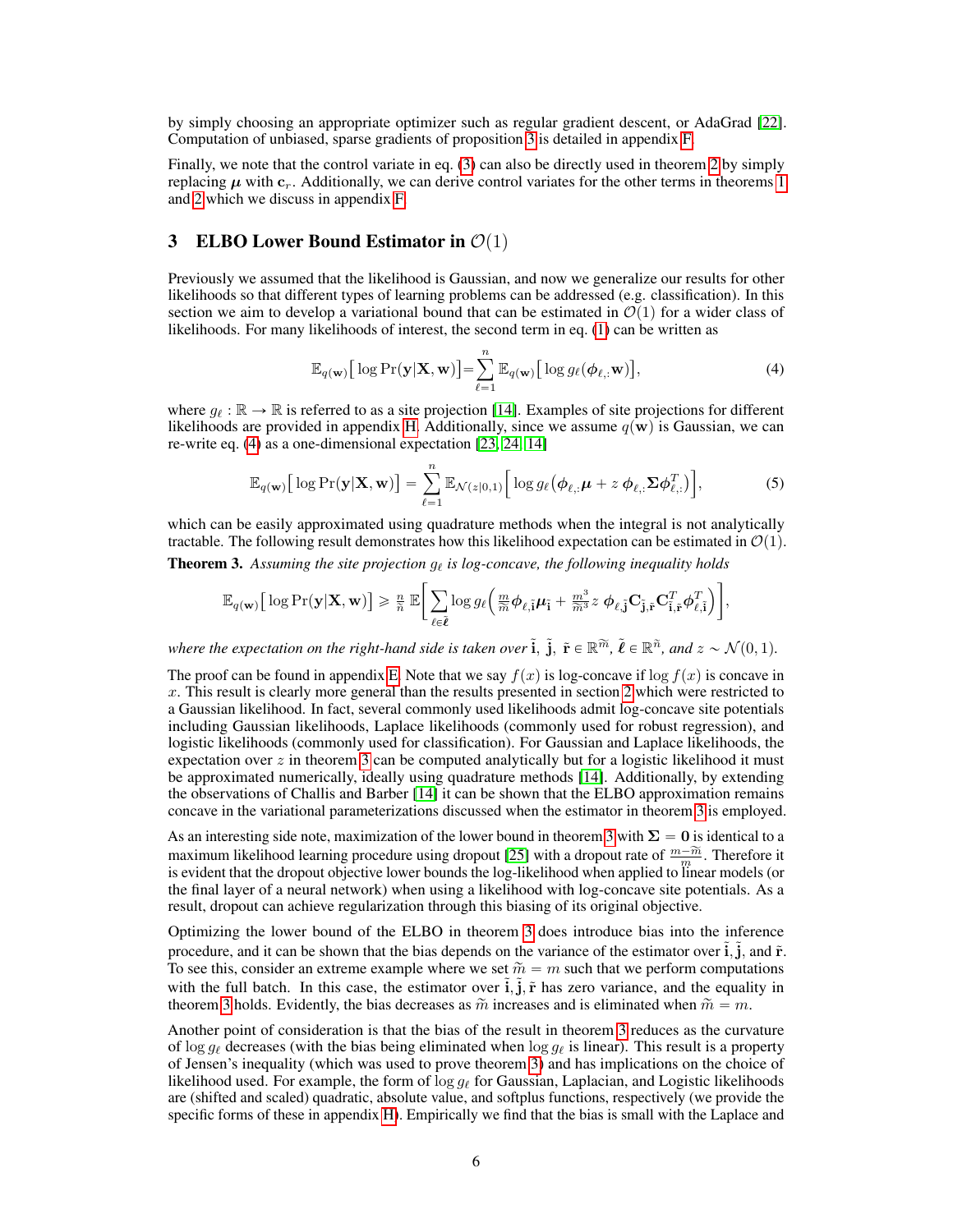Logistic likelihoods which would be expected since both the absolute value and softplus functions are effectively piecewise linear (the absolute value function being exactly so). Conversely, a quadratic function generally behaves linearly nowhere and we find that the estimator in theorem [3](#page-5-2) exhibits high bias when applied to a Gaussian likelihood. Of course, the estimators in section [2](#page-1-1) should instead be applied when using a Gaussian likelihood since they give an unbiased approximation of the ELBO.

# <span id="page-6-0"></span>4 Numerical Studies

**Classification Stress Testing** We consider here a binary classification problem with  $n = 60000$ where we predict whether MNIST digits are odd or even integers. For this problem, we consider random Fourier features to approximate a squared exponential kernel [\[16,](#page-8-15) [5\]](#page-8-4). Random Fourier features are attractive since they natively admit a diagonal S matrix which allows empirical Bayes to be easily performed, and the features are randomly generated rather than data dependent so the dataset does not need to be stored after training. Further, storing the random features can be extremely cheap since we can just save the random seeds and regenerate them as needed [\[26\]](#page-9-8).

To perform inference on this classification problem, we use the stochastic ELBO lower bound estimator in theorem [3](#page-5-2) with a logistic likelihood, 101 quadrature points for the integral over  $z$ ,  $m = 10^6$  random Fourier features, and mini-batch sizes of  $\tilde{m} = 20000$  and  $\tilde{n} = 100$ . We learn a mean-field variational distribution while simultaneously performing empirical Bayes to estimate the kernel lengthscale and variance. The inference procedure on this huge model was performed<sup>[2](#page-6-1)</sup> in just 11.1 minutes on a machine with a NVIDIA Quadro M5000 GPU, and considering the predictive posterior median, we achieved a hold-out accuracy of 97.85% and a mean negative-log-probability of 0.068 on the test set. We note that this bests the benchmark set by Hensman et al. [\[27\]](#page-9-9) when approximating the same kernel using SVGP where they achieved an accuracy and mean negative-logprobability of 97.8% and 0.069, respectively.

To further push the capabilities of the proposed QSGP inference approach, using the same experimental setup but with  $m = 10^7$  further decreased the mean negative-log-probability to 0.063 on the test set. It is promising that accurate inference can be performed while sampling only  $\frac{\widetilde{m}}{m} = 0.2\%$ of the basis functions at each SGD iteration. This stress test also demonstrates our observation that once  $\tilde{m}$  is sufficiently large, increasing m does not appear to effect the bias in theorem [3,](#page-5-2) nor does it seem to greatly effect the gradient variance. Therefore we find it advisable to choose  $m$  as high as possible, subject to practical constraints. We emphasize that such a recommendation is not possible with existing models which scale poorly in m. For instance, the cost of each SGD iteration is  $\mathcal{O}(m^3)$ for SVGP compared to  $\mathcal{O}(1)$  for the proposed QSGP approach.

Control Variate Studies In this section, we assess the control variate outlined in eq. [\(3\)](#page-4-2) and proposition [3.](#page-4-3) To do this, we compare the variance of the Monte Carlo estimator  $\frac{nm^2}{\sigma^2 \tilde{n} \tilde{m}^2} \boldsymbol{\mu}_{\tilde{j}}^T \boldsymbol{\Phi}_{\tilde{\ell},\tilde{j}}^T \boldsymbol{\Psi}_{\tilde{\ell},\tilde{j}} \boldsymbol{\mu}_{\tilde{i}}$  from theorem [1](#page-2-2) both with and without the control variate. We compare the variance of both the value of this Monte Carlo objective as well as the gradient of the estimator with respect to  $\mu$ . For the study, we consider the  $\frac{kin40k}{\text{ dataset}}$  ( $n = 40000$ ,  $d = 8$ ) from the UCI repository, with  $m = 10000$  random Fourier features [\[16\]](#page-8-15) to approximate the same kernel used at initialization of the regression studies of the following section. We also set  $\mu$ to be a sample from the prior, i.e.  $\mu \sim \mathcal{N}(\mathbf{0}, \mathbf{S}^{-1})$ , and we use  $\tilde{m} = \tilde{n} = 500$ . Figure [1](#page-6-2) plots both the variance of the objective, as well as the variance of its gradient with respect

<span id="page-6-2"></span>Figure 1: Effect of control variate rank  $\bar{n}$  on the Monte Carlo variance of the objective  $\frac{1}{\sigma^2} \boldsymbol{\mu}^T \boldsymbol{\Phi}^T \boldsymbol{\Phi} \boldsymbol{\mu}$ , and the averaged estimator gradient variance with respect to  $\mu$ . Results are normalized.



to  $\mu$ , averaged over all elements. These variance values are plotted with respect to the rank of the control variate used in the Monte Carlo estimator,  $\bar{n}$ . For each  $\bar{n}$ , the estimator is evaluated 1000 times to obtain the variance. Both the objective and gradient variance are normalized with respect to the variance at  $\bar{n} = 0$  where no control variate is used. The results in fig. [1](#page-6-2) show a rapid decrease in both objective and gradient variance, even with a small control variate rank. It is promising that even though  $n = 40000$ , when the control variate rank is just  $\bar{n} \approx 300$  the variance has already decreased by an order of magnitude. This reduced gradient variance accelerates the convergence of SGD (e.g. [\[20\]](#page-9-2)).

<span id="page-6-1"></span> $2$ The authors' code can be found in the supplementary material.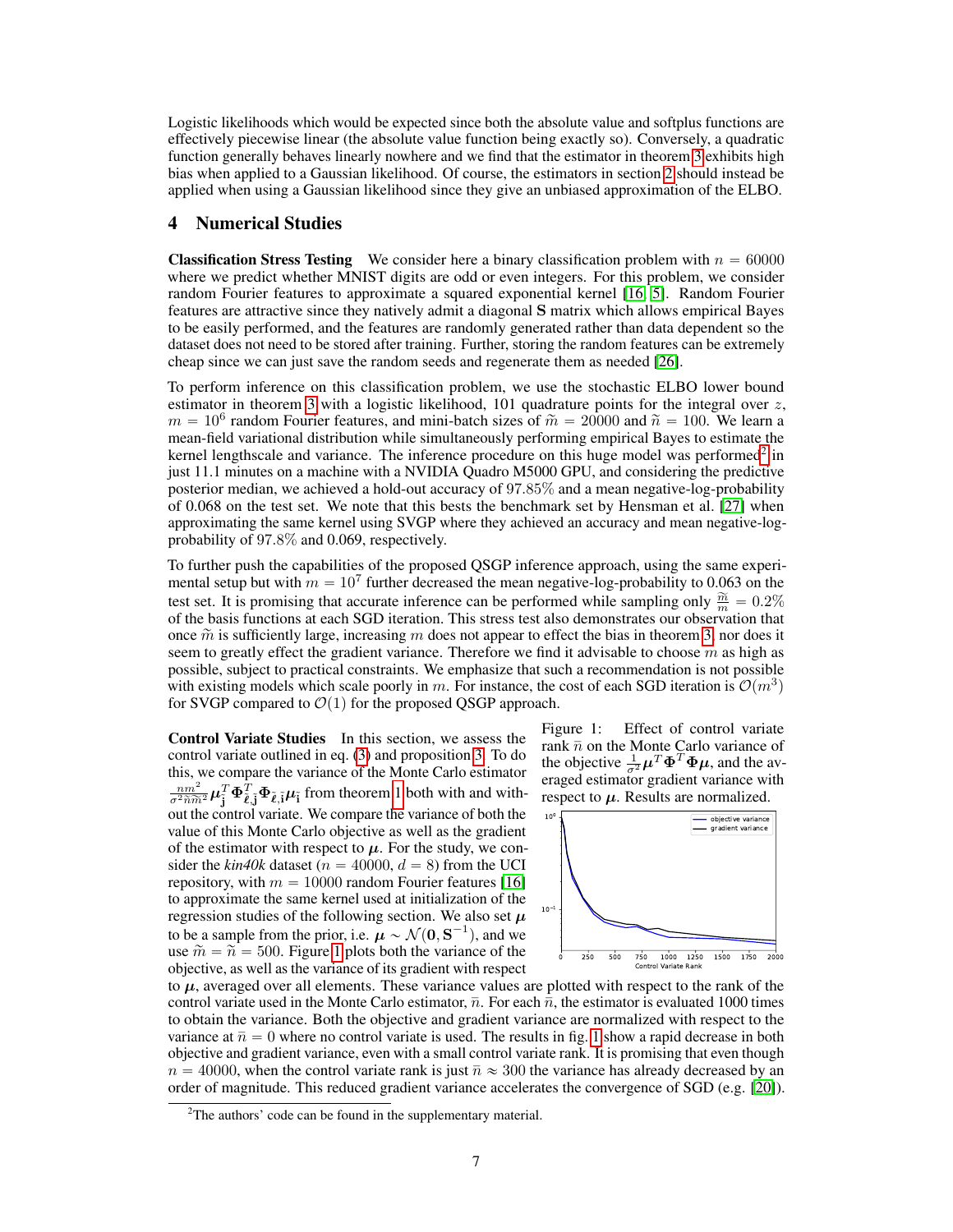|         |                  |     | OSGP-0          |             | $OSGP-100$      |             | <b>SVGP</b>       |             |
|---------|------------------|-----|-----------------|-------------|-----------------|-------------|-------------------|-------------|
| Dataset | $\boldsymbol{n}$ | d   | <b>RMSE</b>     | <b>MNLP</b> | <b>RMSE</b>     | <b>MNLP</b> | <b>RMSE</b>       | <b>MNLP</b> |
| kin40k  | 40000            | 8   | $0.174 + 0.004$ | 0.135       | $0.175 + 0.004$ | 0.139       | $0.247 + 0.004$   | 0.055       |
| protein | 45730            | 9   | $0.602 + 0.007$ | 1.34        | $0.602 + 0.007$ | 1.34        | $0.542 + 0.006$   | 1.06        |
| kegg    | 48827            | 20  | $0.135 + 0.004$ | $-0.821$    | $0.135 + 0.004$ | $-0.794$    | $0.124 + 0.005$   | $-0.953$    |
| ctslice | 53500            | 385 | $2.484 + 0.107$ | 0.377       | $2.488 + 0.107$ | $-0.541$    | $4.746 \pm 0.087$ | 1.08        |
| keggu   | 63608            | 27  | $0.120 + 0.004$ | 0.783       | $0.120 + 0.004$ | $-0.268$    | $0.120 + 0.003$   | 36.1        |
| song    | 515345           | 90  | $0.492 + 0.002$ | 1.26        | $0.492 + 0.002$ | 1.26        | $0.488 + 0.002$   | 1.26        |

<span id="page-7-0"></span>Table 2: Large UCI regression dataset results. Mean and standard deviation of RMS test error over five test-train splits, as well as MNLP of the test set from the first split.

Regression Studies We consider here large regression datasets from the UCI repository using the proposed QSGP inference procedure. We use a chevron Cholesky variational covariance parameterization, use random Fourier features to approximate a squared exponential kernel with automatic relevance determination [\[16,](#page-8-15) [5\]](#page-8-4), and we perform empirical Bayes to estimate kernel hyperparameters and the likelihood noise variance  $\sigma^2$  simultaneously with the variational parameters. The results in table [2](#page-7-0) report the mean and standard deviation of the root mean squared error (RMSE) over five test-train splits (90% train, 10% test per split). Also presented is the mean negative log probability (MNLP) of the predictive posterior on the test data in the first split. The best MNLP value of each row is in boldface whereas the best RMSE value is only in boldface if the difference is statistically significant (if the means differ by more than three standard deviations). QSGP-# denotes a quadruply stochastic Gaussian process model where the first  $\#$  columns of C have a dense lower triangle (note that OSGP-0 is a mean-field model with a diagonal C). For all QSGP models, we consider  $m = 10^5$  basis functions, and we use the control variate discussed in section [2.4.](#page-4-4) We also compare to stochastic variational Gaussian processes (SVGP) using GPFlow [\[27,](#page-9-9) [28\]](#page-9-10) with 512 inducing points whose locations are learned along with model hyperparameters. All models were trained on a machine with one GeForce GTX 980 Ti GPU where the maximum training time was 2.1 hours per train-test split for the QSGP-100 model trained on the *ctslice* dataset. Additional experimental details can be found in appendix [I.1.](#page-17-0)

Comparing the MNLP values between the SVGP and QSGP models, we see that the values are comparable across all datasets while the QSGP models performed noticeably better on *keggu* and *ctslice* caused by overconfident predictions made by SVGP. Comparing the root-mean squared error (RMSE) values between the SVGP and QSGP models, we also see that the values are comparable across all datasets with a few exceptions. The largest two deviances include the *ctslice* dataset where the average RMSE of the SVGP model was nearly twice that of the QSGP models, as well as the *kin40k* dataset where the QSGP models also performed significantly better.

Comparing the mean-field model QSGP-0 with a diagonal C to QSGP-100 with a chevron C structure, we find that QSGP-100 generally admits lower MNLP values, suggesting a more accurate predictive posterior variance. On some datasets such as *ctslice*, this effect is quite dramatic. This effect is expected since the chevron Cholesky parameterization allows important posterior correlations between basis functions to be captured, unlike the mean-field (diagonal C) parameterization which allows no posterior correlations to be captured and tends to give over-confident predictions.

Additional Studies Further regression studies using an alternative inducing point kernel approximation can be found in appendix [I.2](#page-17-1) of the supplement. Additionally, sparse quadruply stochastic relevance vector machines (QSRVM) are outlined and studied in appendix [I.3.](#page-18-0)

# 5 Conclusion

The new contribution, "Quadruply stochastic Gaussian processes" (QSGP), demonstrates how stochastic variational inference can be applied to sparse Gaussian processes to give a per-iteration complexity that is independent of both the number of training points, and the number of basis functions that define the kernel. The technique therefore enables Gaussian process inference to be performed on huge datasets (large n) with highly accurate kernel approximations (since m can be made large). A novel variance reduction strategy was also developed to accelerate SGD convergence, and the QSGP approach was demonstrated on large regression and classification problems with up to  $m = 10<sup>7</sup>$  basis functions to show the scaling capabilities with respect to both dataset size and model capacity.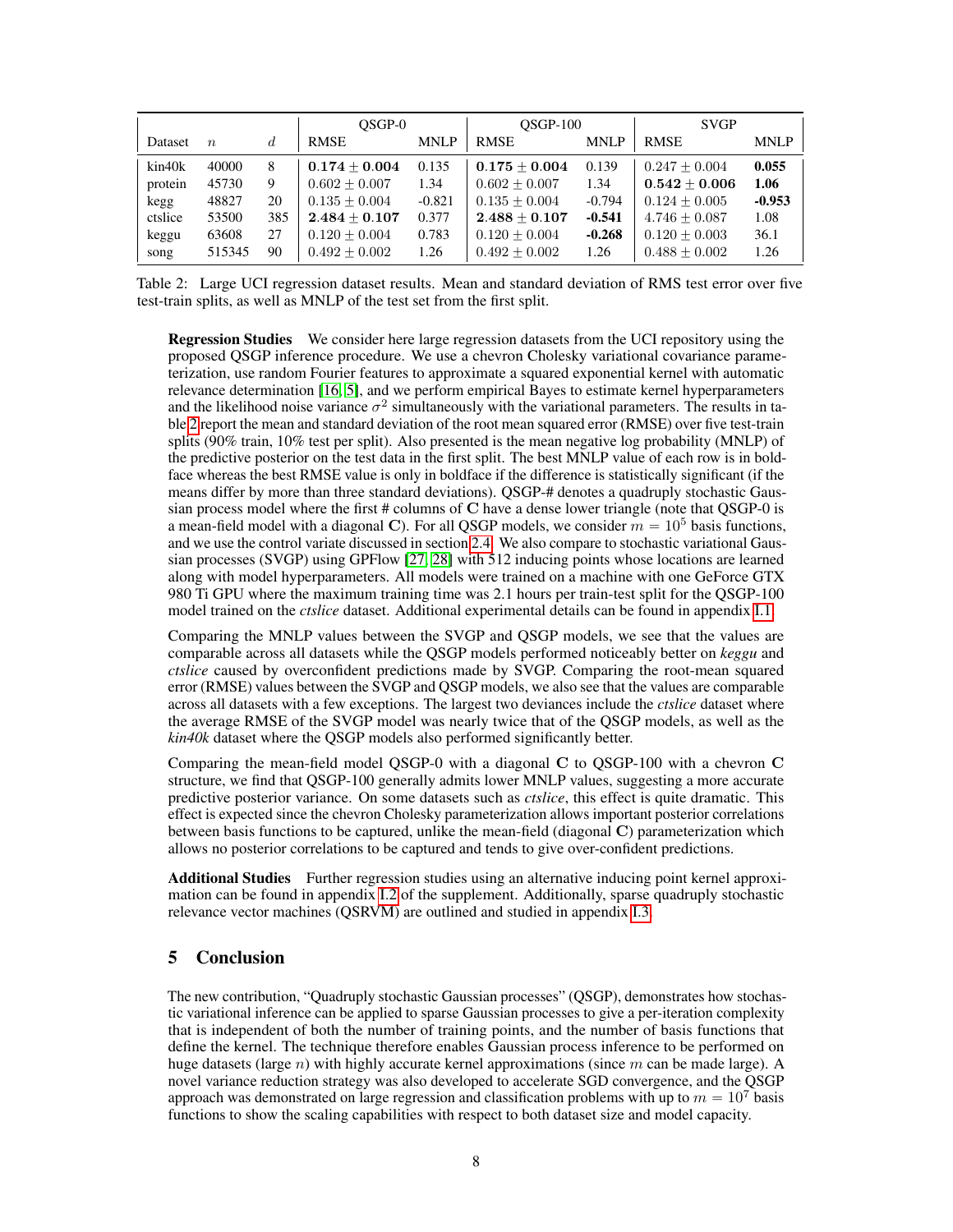### 6 Broader Impact

Since this work is theoretical in nature there are few ethical considerations directly related to this work. In terms of broader impact, this work builds on a long line of work that seeks to perform accurate Gaussian process inference for large datasets. Gaussian processes are exactly the types of models we want to apply to such problems: flexible function approximators, capable of using the information in large datasets to learn intricate structure through interpretable and expressive covariance kernels. Unfortunately, some of these benefits are lost on modern GP techniques that only scale to large data problems at the expense of reduced model flexibility/capacity. Conversely, the proposed approach does not require this sacrifice to be made since per-iteration SGD complexity does not depend on model capacity (or dataset size). We hope that this could enable more accurate inference for large data problems which could translate to more refined uncertainty calibration in high risk applications.

#### References

- <span id="page-8-0"></span>[1] C. E. Rasmussen and C. K. I. Williams, *Gaussian Processes for Machine Learning*. MIT Press, 2006.
- <span id="page-8-1"></span>[2] A. J. Smola and P. Bartlett, "Sparse greedy Gaussian process regression," in *Advances in Neural Information Processing Systems*, 2001, pp. 619–625.
- <span id="page-8-2"></span>[3] E. Snelson and Z. Ghahramani, "Sparse Gaussian processes using pseudo-inputs," in *Advances in Neural Information Processing Systems*, 2006, pp. 1257–1264.
- <span id="page-8-3"></span>[4] M. Titsias, "Variational learning of inducing variables in sparse Gaussian processes," in *Artificial Intelligence and Statistics*, 2009, pp. 567–574.
- <span id="page-8-4"></span>[5] M. Lázaro-Gredilla, J. Quiñonero-Candela, C. E. Rasmussen, and A. Figueiras-Vidal, "Sparse spectrum Gaussian process regression," *Journal of Machine Learning Research*, vol. 11, no. 6, pp. 1865–1881, 2010.
- <span id="page-8-5"></span>[6] A. G. Wilson and H. Nickisch, "Kernel interpolation for scalable structured Gaussian processes (KISS-GP)," in *International Conference on Machine Learning*, 2015, pp. 1775–1784.
- <span id="page-8-6"></span>[7] J. Hensman, N. Fusi, and N. D. Lawrence, "Gaussian processes for big data," in *Uncertainty in Artificial Intelligence*, 2013.
- <span id="page-8-7"></span>[8] M. I. Jordan, Z. Ghahramani, T. S. Jaakkola, and L. K. Saul, "An introduction to variational methods for graphical models," *Machine learning*, vol. 37, no. 2, pp. 183–233, 1999.
- <span id="page-8-8"></span>[9] M. J. Wainwright and M. I. Jordan, "Graphical models, exponential families, and variational inference," *Foundations and Trends in Machine Learning*, vol. 1, no. 1–2, pp. 1–305, 2008.
- <span id="page-8-9"></span>[10] M. D. Hoffman, D. M. Blei, C. Wang, and J. Paisley, "Stochastic variational inference," *The Journal of Machine Learning Research*, vol. 14, no. 1, pp. 1303–1347, 2013.
- <span id="page-8-10"></span>[11] R. Ranganath, S. Gerrish, and D. Blei, "Black box variational inference," in *Artificial Intelligence and Statistics*, 2014, pp. 814–822.
- <span id="page-8-11"></span>[12] A. Kucukelbir, D. Tran, R. Ranganath, A. Gelman, and D. M. Blei, "Automatic differentiation variational inference," *The Journal of Machine Learning Research*, vol. 18, no. 1, pp. 430–474, 2017.
- <span id="page-8-12"></span>[13] D. M. Blei, A. Kucukelbir, and J. D. McAuliffe, "Variational inference: A review for statisticians," *Journal of the American Statistical Association*, vol. 112, no. 518, pp. 859–877, 2017.
- <span id="page-8-13"></span>[14] E. Challis and D. Barber, "Gaussian Kullback-Leibler approximate inference," *The Journal of Machine Learning Research*, vol. 14, no. 1, pp. 2239–2286, 2013.
- <span id="page-8-14"></span>[15] H. Robbins and S. Monro, "A stochastic approximation method," *The annals of mathematical statistics*, pp. 400–407, 1951.
- <span id="page-8-15"></span>[16] A. Rahimi and B. Recht, "Random features for large-scale kernel machines," in *Advances in Neural Information Processing Systems*, 2007, pp. 1177–1184.
- <span id="page-8-16"></span>[17] T. W. Evans and P. B. Nair, "Scalable Gaussian processes with grid-structured eigenfunctions (GP-GRIEF)," in *International Conference on Machine Learning*, 2018, pp. 1416–1425.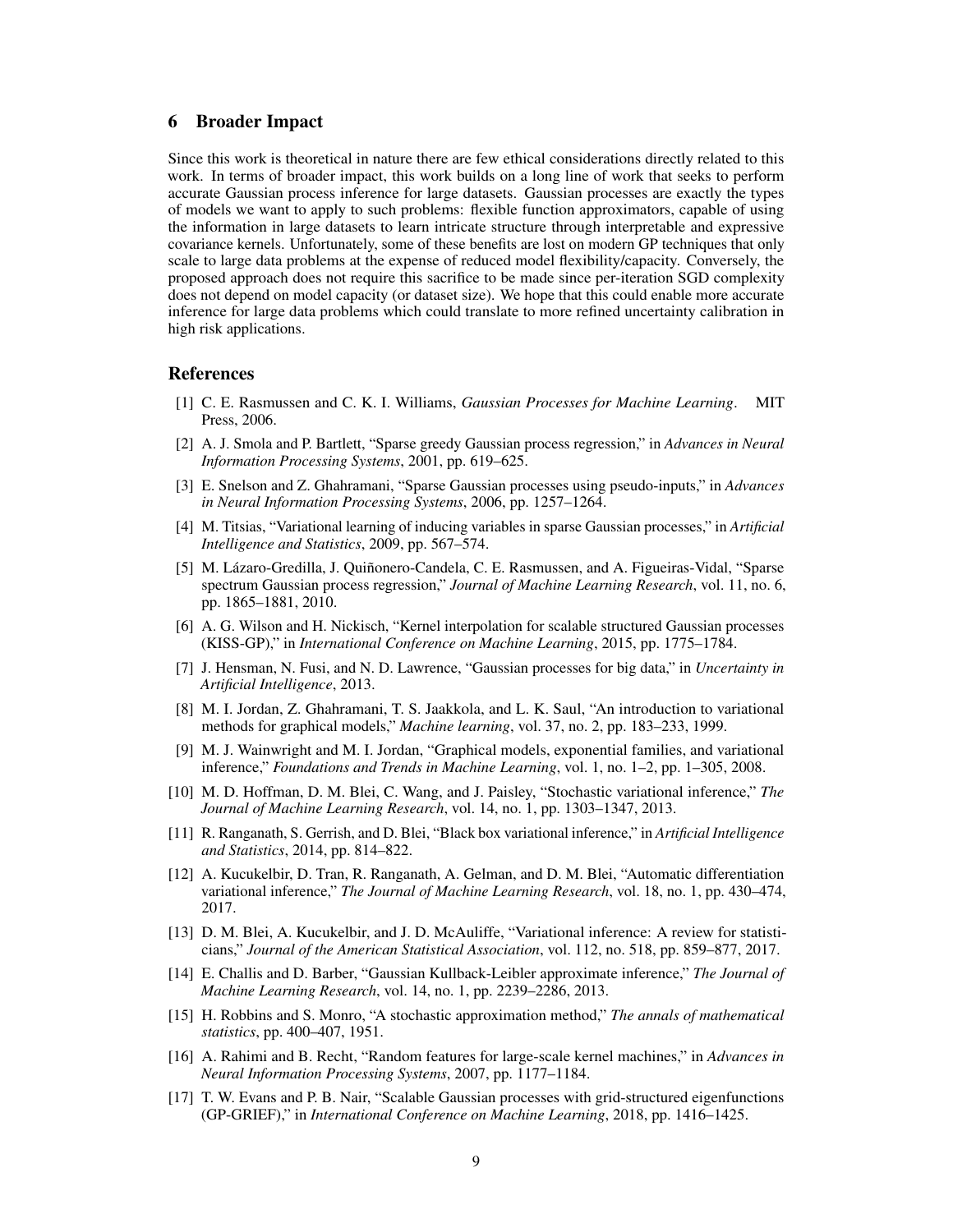- <span id="page-9-0"></span>[18] M. E. Tipping, "Sparse Bayesian learning and the relevance vector machine," *Journal of machine learning research*, vol. 1, no. Jun, pp. 211–244, 2001.
- <span id="page-9-1"></span>[19] T. Q. Chen, J. Behrmann, D. K. Duvenaud, and J.-H. Jacobsen, "Residual flows for invertible generative modeling," in *Advances in Neural Information Processing Systems*, 2019, pp. 9913– 9923.
- <span id="page-9-2"></span>[20] R. M. Gower, N. Loizou, X. Oian, A. Sailanbayev, E. Shulgin, and P. Richtárik, "SGD: General analysis and improved rates," in *International Conference on Machine Learning*, 2019.
- <span id="page-9-3"></span>[21] A. B. Owen, *Monte Carlo theory, methods and examples*, 2013.
- <span id="page-9-4"></span>[22] J. Duchi, E. Hazan, and Y. Singer, "Adaptive subgradient methods for online learning and stochastic optimization," *Journal of Machine Learning Research*, vol. 12, pp. 2121–2159, 2011.
- <span id="page-9-5"></span>[23] D. Barber and C. M. Bishop, "Ensemble learning in Bayesian neural networks," in *Neural Networks and Machine Learning*, 1998, pp. 215–237.
- <span id="page-9-6"></span>[24] M. Kuss and C. E. Rasmussen, "Assessing approximate inference for binary Gaussian process classification," *Journal of machine learning research*, vol. 6, pp. 1679–1704, 2005.
- <span id="page-9-7"></span>[25] N. Srivastava, G. Hinton, A. Krizhevsky, I. Sutskever, and R. Salakhutdinov, "Dropout: a simple way to prevent neural networks from overfitting," *The journal of machine learning research*, vol. 15, no. 1, pp. 1929–1958, 2014.
- <span id="page-9-8"></span>[26] X. Yan, B. Xie, L. Song, and B. Boots, "Large-scale Gaussian process regression via doubly stochastic gradient descent," in *The ICML Workshop on Large-Scale Kernel Learning*, 2015.
- <span id="page-9-9"></span>[27] J. Hensman, A. G. d. G. Matthews, and Z. Ghahramani, "Scalable variational Gaussian process classification," in *Proceedings of AISTATS*, 2015.
- <span id="page-9-10"></span>[28] A. G. d. G. Matthews, M. van der Wilk, T. Nickson, K. Fujii, A. Boukouvalas, P. León-Villagrá, Z. Ghahramani, and J. Hensman, "GPflow: A Gaussian process library using TensorFlow," *Journal of Machine Learning Research*, vol. 18, no. 40, pp. 1–6, 4 2017.
- <span id="page-9-11"></span>[29] C. K. I. Williams and M. Seeger, "Using the Nyström method to speed up kernel machines," in *Advances in Neural Information Processing Systems*, 2001, pp. 682–688.
- <span id="page-9-12"></span>[30] K. Cutajar, M. A. Osborne, J. P. Cunningham, and M. Filippone, "Preconditioning kernel matrices," in *International Conference on Machine Learning*, 2016, p. 2529–2538.
- <span id="page-9-13"></span>[31] H. Peng and Y. Qi, "EigenGP: Gaussian process models with adaptive eigenfunctions." in *International Joint Conference on Artificial Intelligence*, 2015, pp. 3763–3769.
- <span id="page-9-14"></span>[32] A. J. Smola and B. Schökopf, "Sparse greedy matrix approximation for machine learning," in *International Conference on Machine Learning*, 2000, pp. 911–918.
- <span id="page-9-15"></span>[33] P. Drineas and M. W. Mahoney, "On the Nyström method for approximating a Gram matrix for improved kernel-based learning," *Journal of Machine Learning Research*, no. 6, p. 2153–2175, 2005.
- <span id="page-9-16"></span>[34] K. Zhang, I. W. Tsang, and J. T. Kwok, "Improved Nyström low-rank approximation and error analysis," in *International Conference on Machine Learning*, 2008, p. 1232–1239.
- <span id="page-9-17"></span>[35] M.-A. Belabbas and P. J. Wolfe, "Spectral methods in machine learning: New strategies for very large datasets," in *National Academy of Sciences of the USA*, no. 106, 2009, p. 369–374.
- <span id="page-9-18"></span>[36] S. Kumar, M. Mohri, and A. Talwalkar, "Sampling methods for the Nyström method," *Journal of Machine Learning Research*, no. 13, pp. 981–1006, 2012.
- <span id="page-9-19"></span>[37] S. Wang and Z. Zhang, "Improving CUR matrix decomposition and the Nyström approximation via adaptive sampling," *Journal of Machine Learning Research*, no. 14, p. 2729–2769, 2013.
- <span id="page-9-20"></span>[38] A. Gittens and M. W. Mahoney, "Revisiting the Nyström method for improved large-scale machine learning," in *International Conference on Machine Learning*, 2013.
- <span id="page-9-21"></span>[39] C. Li, S. Jegelka, and S. Sra, "Fast DPP sampling for Nyström with application to kernel methods," in *International Conference on Machine Learning*, 2016.
- <span id="page-9-22"></span>[40] C. Musco and C. Musco, "Recursive sampling for the Nyström method," in *Advances in Neural Information Processing Systems*, 2017.
- <span id="page-9-23"></span>[41] J. Quiñonero-Candela and C. E. Rasmussen, "A unifying view of sparse approximate Gaussian process regression," *Journal of Machine Learning Research*, vol. 6, no. 12, pp. 1939–1959, 2005.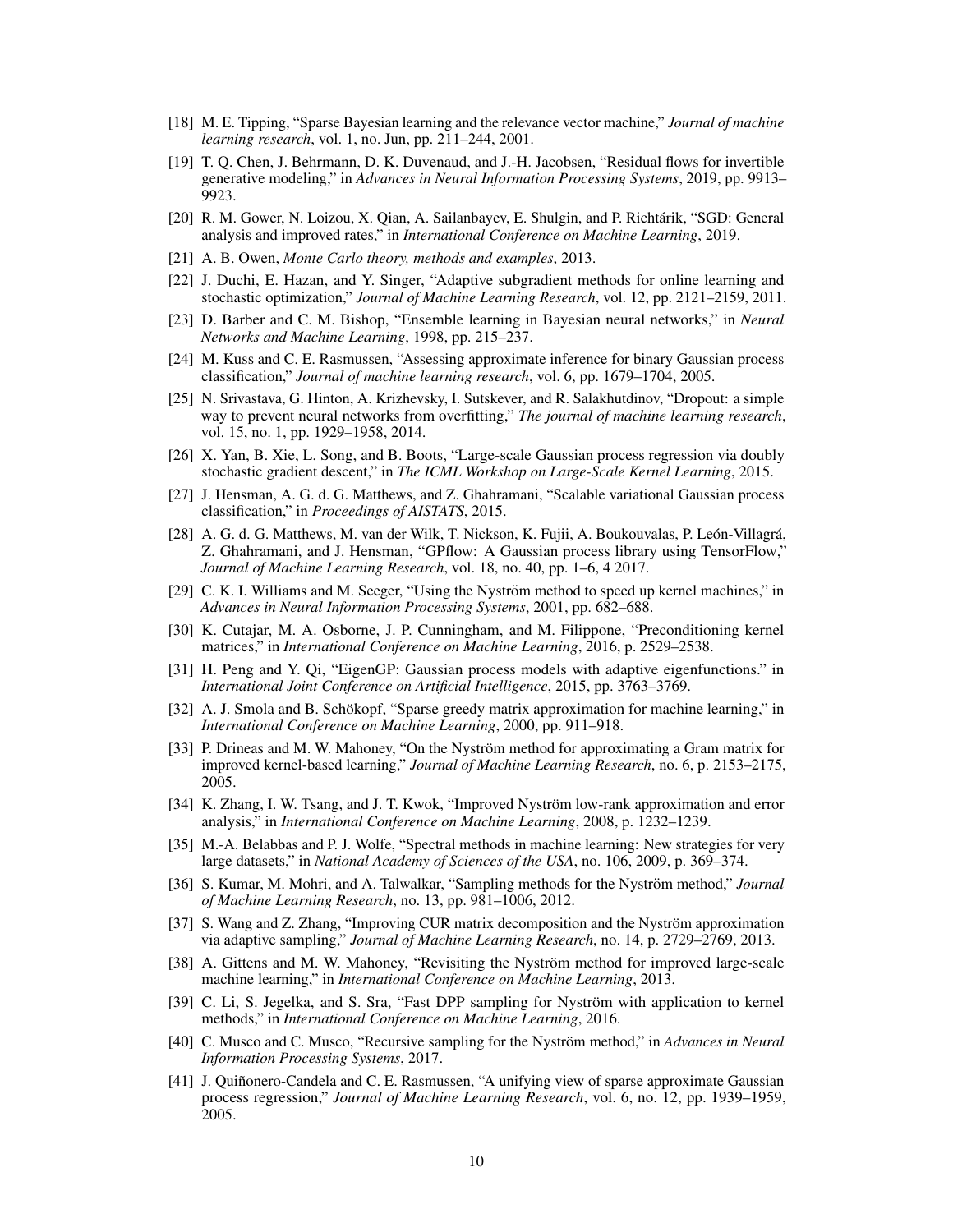- <span id="page-10-0"></span>[42] D. P. Kingma and J. Ba, "Adam: A method for stochastic optimization," in *ICLR*, 2015.
- <span id="page-10-1"></span>[43] Z. Yang, A. J. Smola, L. Song, and A. G. Wilson, "À la carte – learning fast kernels," in Artificial *Intelligence and Statistics*, 2015, pp. 1098–1106.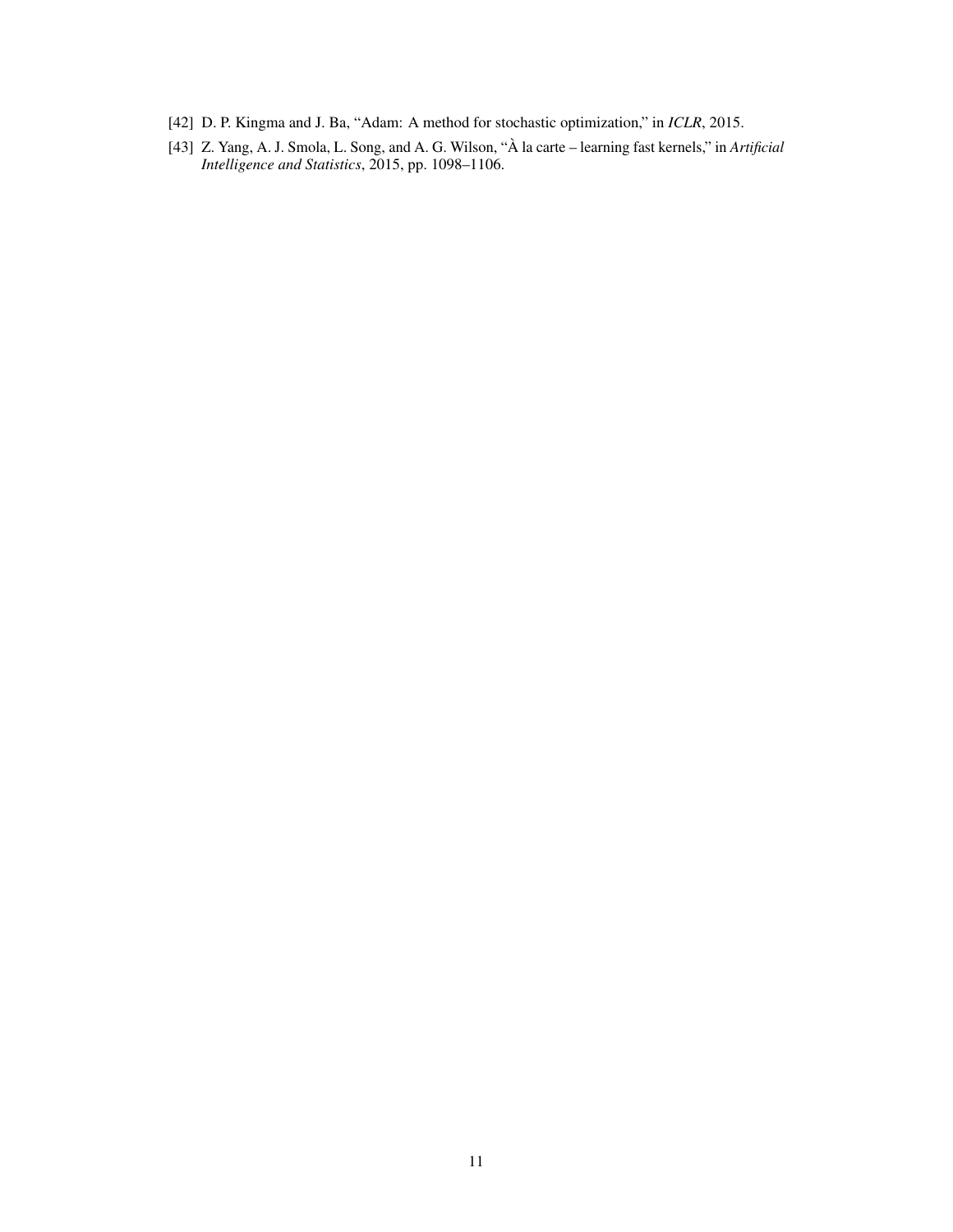# <span id="page-11-0"></span>A Theorem [1](#page-2-2) Proof

*Proof.* The main idea of the proof is to interpret matrix operations in  $\mathcal{L}_{\mu}$  as expectations, allowing us to write Monte Carlo estimators of those expectations to allow mini-batch sampling over the rows and columns of all matrices. We begin by re-writing  $\mathcal{L}_{\mu}$  in eq. [\(2\)](#page-2-1) purely in terms of matrix products as

$$
\mathcal{L}_{\mu}(\mu) = \frac{1}{\sigma^2} \bigg( -2\mathbf{y}^T \boldsymbol{\Phi} \mu + \text{sum} \big( (\boldsymbol{\Phi} \mu)^2 \big) \bigg) + \mu^T \mathbf{S} \mu = -\frac{2}{\sigma^2} \mathbf{y}^T \boldsymbol{\Phi} \mu + \frac{1}{\sigma^2} \mu^T \boldsymbol{\Phi}^T \boldsymbol{\Phi} \mu + \mu^T \mathbf{S} \mu.
$$

We then expand the matrix products to give a sum over  $m$ 

$$
\mathcal{L}_{\mu}(\boldsymbol{\mu}) = m \sum_{i=1}^{m} \frac{1}{m} \left( -\frac{2}{\sigma^2} \mathbf{y}^T \boldsymbol{\phi}_i \mu_i + \frac{1}{\sigma^2} \boldsymbol{\mu}^T \boldsymbol{\Phi}^T \boldsymbol{\phi}_i \mu_i + \boldsymbol{\mu}^T \mathbf{s}_i \mu_i \right),
$$

and interpreting this as an expectation, where  $p_m(i) = m^{-1}, i \in \{1, 2, ..., m\}$  is a categorical probability distribution gives

$$
\mathcal{L}_{\mu}(\mu) = m \mathbb{E}_{i \sim p_m} \left( -\frac{2}{\sigma^2} \mathbf{y}^T \boldsymbol{\phi}_i \mu_i + \frac{1}{\sigma^2} \mu^T \boldsymbol{\Phi}^T \boldsymbol{\phi}_i \mu_i + \mu^T \mathbf{s}_i \mu_i \right).
$$

Finally, we write a Monte Carlo estimator for this expectation to give the following unbiased estimator

$$
\mathcal{L}_{\mu}(\mu) \approx -\tfrac{2m}{\widetilde{m}\sigma^2} \mathbf{y}^T \mathbf{\Phi}_{:, \tilde{\mathbf{i}}} \mu_{\tilde{\mathbf{i}}} + \tfrac{m}{\widetilde{m}\sigma^2} \mu^T \mathbf{\Phi}^T \mathbf{\Phi}_{:, \tilde{\mathbf{i}}} \mu_{\tilde{\mathbf{i}}} + \tfrac{m}{\widetilde{m}} \mu^T \mathbf{S}_{:, \tilde{\mathbf{i}}} \mu_{\tilde{\mathbf{i}}}.
$$

The remainder of the proof follows from repeating these successive steps; (i) *expanding* matrix operations, (ii) interpreting the (expanded) matrix operations as *expectations*, and (iii) writing *Monte Carlo* estimators for these expectations. Proceeding in this manner completes the proof,

Expanding: 
$$
\mathcal{L}_{\mu}(\mu) \approx -\frac{2m}{\tilde{m}\sigma^2} \mathbf{y}^T \mathbf{\Phi}_{:,1} \mu_1 + m \sum_{j=1}^m \frac{1}{m} \left( \frac{m}{\tilde{m}\sigma^2} \mu_j \phi_j^T \mathbf{\Phi}_{:,1} \mu_1 + \frac{m}{\tilde{m}} \mu_j \mathbf{s}_{j,1} \mu_1 \right),
$$
  
\nExpectations:  $\mathcal{L}_{\mu}(\mu) \approx -\frac{2m}{\tilde{m}\sigma^2} \mathbf{y}^T \mathbf{\Phi}_{:,1} \mu_1 + m \mathbb{E}_{j \sim p_m} \left( \frac{m}{\tilde{m}\sigma^2} \mu_j \phi_j^T \mathbf{\Phi}_{:,1} \mu_1 + \frac{m}{\tilde{m}} \mu_j \mathbf{s}_{j,1} \mu_1 \right),$   
\nMonte Carlo:  $\mathcal{L}_{\mu}(\mu) \approx -\frac{2m}{\tilde{m}\sigma^2} \mathbf{y}^T \mathbf{\Phi}_{:,1} \mu_1 + \frac{m^2}{\tilde{m}^2 \sigma^2} \mu_1^T \mathbf{\Phi}_{:,1}^T \mathbf{\Phi}_{:,1} \mu_1 + \frac{m^2}{\tilde{m}^2} \mu_1^T \mathbf{S}_{1,1} \mu_1,$   
\nExpanding:  $\mathcal{L}_{\mu}(\mu) \approx n \sum_{\ell=1}^n \frac{1}{n} \left( -\frac{2m}{\tilde{m}\sigma^2} y_\ell \phi_{\ell,1} \mu_1 + \frac{m^2}{\tilde{m}^2 \sigma^2} \mu_1^T \phi_{\ell,1}^T \phi_{\ell,1} \mu_1 \right) + \frac{m^2}{\tilde{m}^2} \mu_1^T \mathbf{S}_{1,1} \mu_1,$   
\nExpectations:  $\mathcal{L}_{\mu}(\mu) \approx n \mathbb{E}_{\ell \sim p_n} \left( -\frac{2m}{\tilde{m}\sigma^2} y_\ell \phi_{\ell,1} \mu_1 + \frac{m^2}{\tilde{m}^2 \sigma^2} \mu_1^T \phi_{\ell,1}^T \phi_{\ell,1} \mu_1 \right) + \frac{m^2}{\tilde{m}^2} \mu_1^T \mathbf{S$ 

# <span id="page-11-1"></span>B Theorem [2](#page-3-1) Proof

*Proof.* This proof proceeds similarly to that of theorem [1](#page-2-2) where the main idea is to interpret matrix operations in  $\mathcal{L}_{\Sigma}$  as expectations, allowing us to write Monte Carlo estimators of those expectations to allow mini-batch sampling over the rows and columns of all matrices. We begin by re-writing  $\mathcal{L}_{\Sigma}$ in eq. [\(2\)](#page-2-1) purely in terms of matrix products

$$
\mathcal{L}_{\Sigma}(\Sigma) = \frac{1}{\sigma^2} \operatorname{sum} \left( (\boldsymbol{\Phi} \mathbf{C})^2 \right) + \operatorname{tr} (\mathbf{S} \Sigma) - \log |\Sigma| = \sum_{r=1}^m \frac{1}{\sigma^2} \mathbf{c}_r^T \boldsymbol{\Phi}^T \boldsymbol{\Phi} \mathbf{c}_r + \mathbf{c}_r^T \mathbf{S} \mathbf{c}_r - 2 \log c_{rr},
$$

interpreting the summation as an expectation, we have

$$
\mathcal{L}_{\Sigma}(\mathbf{\Sigma}) = m \mathbb{E}_{r \sim p_m} \left( \frac{1}{\sigma^2} \mathbf{c}_r^T \mathbf{\Phi}^T \mathbf{\Phi} \mathbf{c}_r + \mathbf{c}_r^T \mathbf{S} \mathbf{c}_r - 2 \log c_{rr} \right),
$$

where  $p_m(i) = m^{-1}, i \in \{1, 2, ..., m\}$  is a categorical probability distribution, and writing a Monte Carlo estimator for this expectation gives the following unbiased estimator

$$
\mathcal{L}_{\Sigma}(\mathbf{\Sigma}) \approx \frac{m}{\widetilde{m}} \sum_{r \in \widetilde{\mathbf{r}}} \frac{1}{\sigma^2} \mathbf{c}_r^T \mathbf{\Phi}^T \mathbf{\Phi} \mathbf{c}_r + \mathbf{c}_r^T \mathbf{S} \mathbf{c}_r - 2 \log c_{rr}.
$$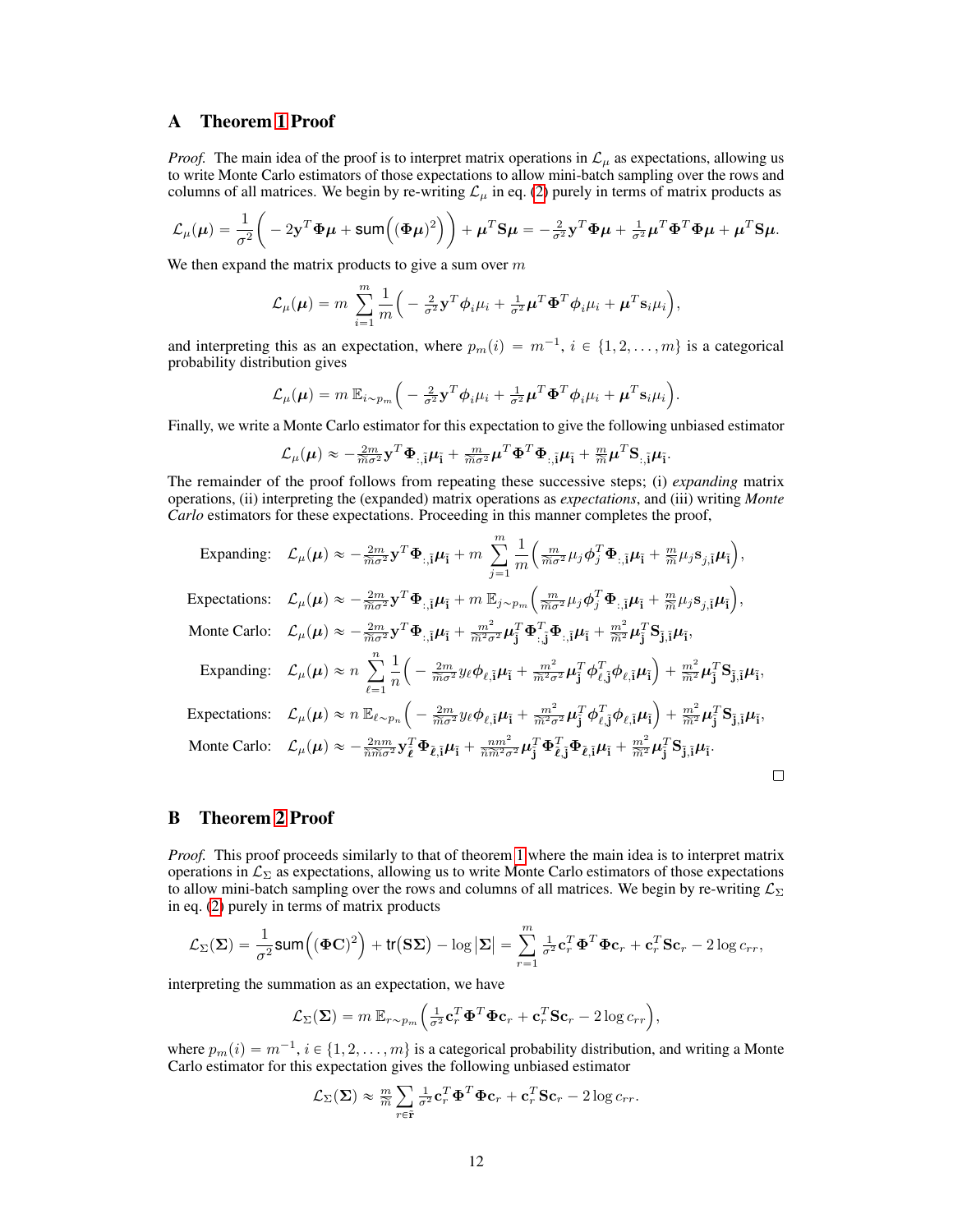We now proceed in a manner identically to the proof of theorem [1](#page-2-2) where we repeat three successive steps; (i) *expanding* matrix operations in  $\mathcal{L}_{\Sigma}$ , (ii) interpreting these (expanded) matrix operations as *expectations*, and (iii) writing *Monte Carlo* estimators for these expectations. Iterating,

| Expanding: $\mathcal{L}_{\Sigma}(\Sigma) \approx \frac{m}{\widetilde{m}} \sum m \sum \frac{1}{m} \left( \frac{1}{\sigma^2} \mathbf{c}_r^T \mathbf{\Phi}^T \phi_i c_{i,r} + \mathbf{c}_r^T \mathbf{s}_i c_{i,r} \right) - 2 \log c_{rr},$                                                                                                                                                                                                                                                                      |
|---------------------------------------------------------------------------------------------------------------------------------------------------------------------------------------------------------------------------------------------------------------------------------------------------------------------------------------------------------------------------------------------------------------------------------------------------------------------------------------------------------------|
| Expectations: $\mathcal{L}_{\Sigma}(\Sigma) \approx \frac{m}{\widetilde{m}} \sum m \, \mathbb{E}_{i \sim p_m} \left( \frac{1}{\sigma^2} \mathbf{c}_r^T \mathbf{\Phi}^T \phi_i c_{i,r} + \mathbf{c}_r^T \mathbf{s}_i c_{i,r} \right) - 2 \log c_{rr},$                                                                                                                                                                                                                                                         |
| Monte Carlo: $\mathcal{L}_{\Sigma}(\Sigma) \approx \frac{m}{\widetilde{m}} \sum \frac{m}{\sigma^2 \widetilde{m}} \mathbf{c}_r^T \mathbf{\Phi}^T \mathbf{\Phi}_{:, \mathbf{\widetilde{i}}} \mathbf{c}_{\mathbf{\widetilde{i}},r} + \frac{m}{\widetilde{m}} \mathbf{c}_r^T \mathbf{S}_{:, \mathbf{\widetilde{i}}} \mathbf{c}_{\mathbf{\widetilde{i}},r} - 2 \log c_{rr},$                                                                                                                                       |
| Expanding: $\mathcal{L}_{\Sigma}(\Sigma) \approx \frac{m}{\widetilde{m}} \sum m \sum \frac{1}{m} \left( \frac{m}{\sigma^2 \widetilde{m}} c_{j,r} \phi_j^T \Phi_{; \vec{1}} c_{\vec{1},r} + \frac{m}{\widetilde{m}} c_{j,r} s_{j,\vec{1}} c_{\vec{1},r} \right) - 2 \log c_{rr},$                                                                                                                                                                                                                              |
| Expectations: $\mathcal{L}_{\Sigma}(\Sigma) \approx \frac{m}{\widetilde{m}} \sum m \mathbb{E}_{j \sim p_m} \left( \frac{m}{\sigma^2 \widetilde{m}} c_{j,r} \phi_j^T \Phi_{; \widetilde{A}} \mathbf{c}_{\widetilde{I},r} + \frac{m}{\widetilde{m}} c_{j,r} \mathbf{s}_{j,\widetilde{I}} \mathbf{c}_{\widetilde{I},r} \right) - 2 \log c_{rr},$                                                                                                                                                                 |
| Monte Carlo: $\mathcal{L}_{\Sigma}(\Sigma) \approx \frac{m}{\widetilde{m}} \sum \frac{m^2}{\sigma^2 \widetilde{m}^2} \mathbf{c}_{\mathbf{j},r}^T \mathbf{\Phi}_{:, \mathbf{j}}^T \mathbf{\Phi}_{:, \mathbf{\widetilde{i}}} \mathbf{c}_{\mathbf{\widetilde{i}},r} + \frac{m^2}{\widetilde{m}^2} \mathbf{c}_{\mathbf{j},r}^T \mathbf{S}_{\mathbf{\widetilde{j}},\mathbf{\widetilde{i}}} \mathbf{c}_{\mathbf{\widetilde{i}},r} - 2 \log c_{rr},$                                                                 |
| $\text{Expanding:}\quad \mathcal{L}_{\Sigma}(\mathbf{\Sigma})\approx \tfrac{m}{\widetilde{m}}\sum_{\cdot}\boldsymbol{n}\;\sum_{\cdot}\tfrac{1}{n}\bigg(\tfrac{m^2}{\sigma^2\widetilde{m}^2}\mathbf{c}_{\mathbf{\widetilde{j}},r}^T\boldsymbol{\phi}_{\ell,\mathbf{\widetilde{j}}}^T\boldsymbol{\phi}_{\ell,\mathbf{\widetilde{i}}}\mathbf{c}_{\mathbf{\widetilde{i}},r}\bigg)+\tfrac{m^2}{\widetilde{m}^2}\mathbf{c}_{\mathbf{\widetilde{j}},r}^T\mathbf{S}_{\mathbf{\widetilde{j}},\mathbf{\widetilde{i}}}\$ |
| Expectations: $\mathcal{L}_{\Sigma}(\Sigma) \approx \frac{m}{\widetilde{m}} \sum_{\vec{r}} n \mathbb{E}_{\ell \sim p_n} \left( \frac{m^2}{\sigma^2 \widetilde{m}^2} \mathbf{c}_{\mathbf{j},r}^T \boldsymbol{\phi}_{\ell,\mathbf{j}}^T \boldsymbol{\phi}_{\ell,\mathbf{i}} \mathbf{c}_{\mathbf{i},r} \right) + \frac{m^2}{\widetilde{m}^2} \mathbf{c}_{\mathbf{j},r}^T \mathbf{S}_{\mathbf{j},\mathbf{i}} \mathbf{c}_{\mathbf{i},r} - 2 \log c_{rr},$                                                          |
| Monte Carlo: $\mathcal{L}_{\Sigma}(\Sigma) \approx \frac{m}{\widetilde{m}} \sum \frac{n m^2}{\sigma^2 \widetilde{n} \widetilde{m}^2} \mathbf{c}_{\mathbf{j},r}^T \mathbf{\Phi}_{\ell,\mathbf{j}}^T \mathbf{\Phi}_{\ell,\mathbf{i}} \mathbf{c}_{\mathbf{i},r} + \frac{m^2}{\widetilde{m}^2} \mathbf{c}_{\mathbf{j},r}^T \mathbf{S}_{\mathbf{j},\mathbf{i}} \mathbf{c}_{\mathbf{i},r} - 2 \log c_{rr}.$                                                                                                         |
|                                                                                                                                                                                                                                                                                                                                                                                                                                                                                                               |

# <span id="page-12-0"></span>C Proposition [1](#page-3-2) Proof

*Proof.* The optimal  $c_r$  minimizes  $\mathcal{L}_\Sigma(\mathbf{C})$ . Therefore writing the terms of  $\mathcal{L}_\Sigma(\mathbf{C})$  from eq. [\(2\)](#page-2-1) that depend on  $c_r$  gives the problem statement

$$
\argmin_{\mathbf{c}_r} \mathcal{L}_{\Sigma}(\mathbf{C}) = \argmin_{\mathbf{c}_r} \frac{1}{\sigma^2} \mathbf{c}_r^T \mathbf{\Phi}^T \mathbf{\Phi} \mathbf{c}_r + \mathbf{c}_r^T \mathbf{S} \mathbf{c}_r - 2 \log c_{rr}.
$$

Assuming  $c_r = e_r c_{rr}$ , the solution of the preceding optimization problem can be obtained by solving the one-dimensional minimization problem ´

$$
\min_{c_{rr}} \left(\frac{1}{\sigma^2} \phi_r^T \phi_r + s_{rr}\right) c_{rr}^2 - 2 \log c_{rr},
$$

setting the derivative with respect to  $c_{rr}$  to zero and solving for  $c_{rr}$  completes the proof,

$$
c_{rr} = \sqrt{\frac{\sigma^2}{\phi_r^T \phi_r + \sigma^2 s_{rr}}}.
$$

# <span id="page-12-1"></span>D Proposition [2](#page-4-1) Proof

*Proof.* Re-writing  $\mathcal{L}_{\text{const}}$  from eq. [\(2\)](#page-2-1) assuming that **S** is diagonal

$$
\mathcal{L}_{\text{const}} = \log |2\pi \mathbf{S}^{-1}| - m \log(2\pi) - m + n \log(2\pi\sigma^2) + \frac{1}{\sigma^2} \mathbf{y}^T \mathbf{y},
$$
  
=  $m \log(2\pi) - \sum_{i=1}^m \log s_{ii} - m \log(2\pi) - m + n \log(2\pi\sigma^2) + \frac{1}{\sigma^2} \sum_{\ell=1}^n y_\ell^2.$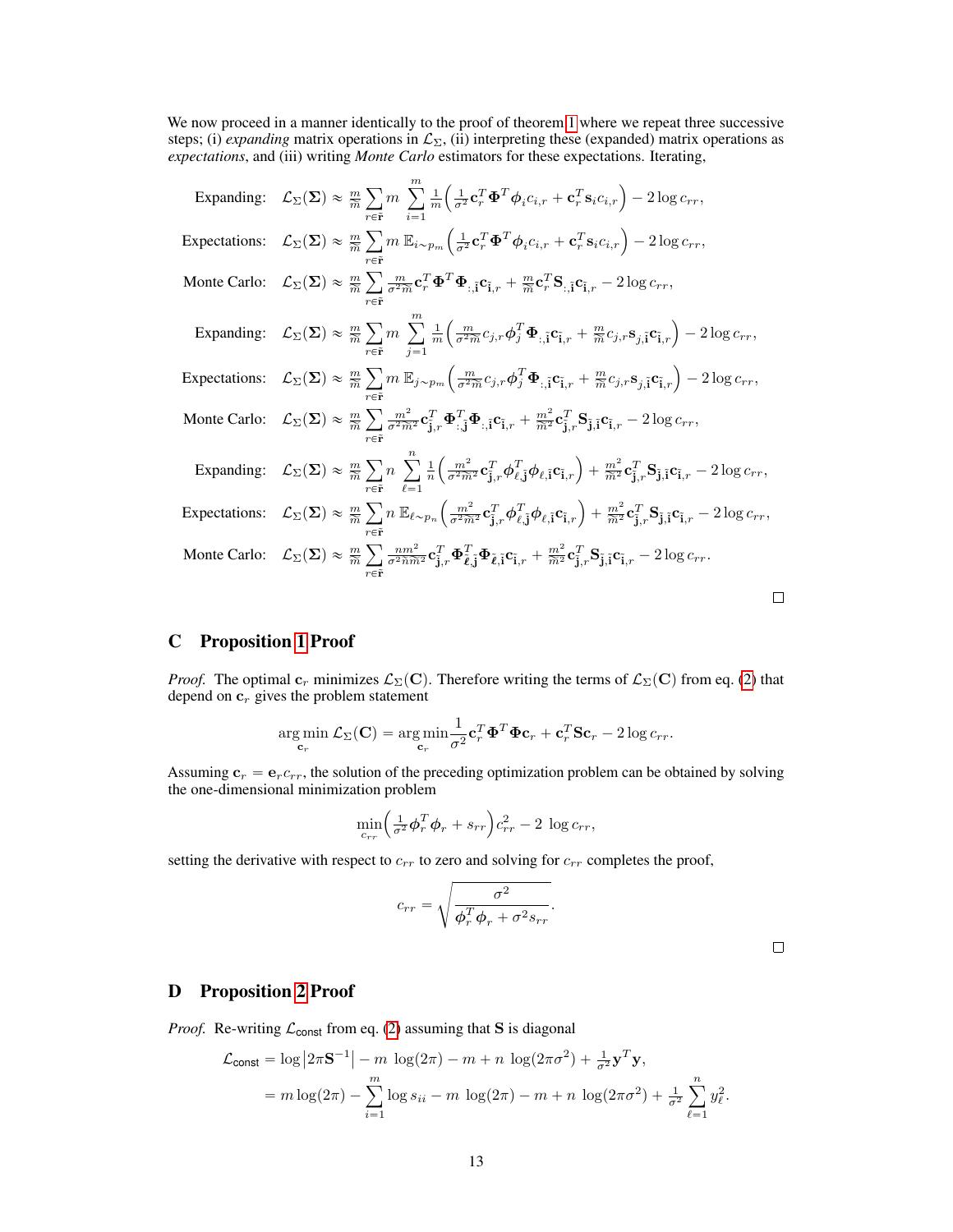Cancelling terms and interpreting the sums as expectations allows us to write the following unbiased Monte Carlo estimator to complete the proof

$$
\mathcal{L}_{\text{const}} \approx -\frac{m}{\widetilde{m}} \sum_{i \in \widetilde{\mathbf{i}}} \log s_{ii} - m + n \, \log(2\pi\sigma^2) + \frac{n}{\sigma^2 \widetilde{n}} \mathbf{y}_{\widetilde{\boldsymbol{\ell}}}^T \mathbf{y}_{\widetilde{\boldsymbol{\ell}}}.
$$

# <span id="page-13-1"></span>E Theorem [3](#page-5-2) Proof

*Proof.* Re-writing eq. [\(5\)](#page-5-3),

$$
\mathbb{E}_{q(\mathbf{w})}\big[\log \Pr(\mathbf{y}|\mathbf{X},\mathbf{w})\big] = \sum_{\ell=1}^n \mathbb{E}_{\mathcal{N}(z|0,1)}\big[\log g_\ell(\boldsymbol{\phi}_{\ell,:}\boldsymbol{\mu} + z\boldsymbol{\phi}_{\ell,:}\boldsymbol{\Sigma}\boldsymbol{\phi}_{\ell,:}^T)\big],
$$

and writing the expression inside the site potentials  $g_{\ell}$  as expectations gives

$$
\mathbb{E}_{q(\mathbf{w})}\big[\log \mathrm{Pr}(\mathbf{y}|\mathbf{X},\mathbf{w})\big] = \sum_{\ell=1}^n \mathbb{E}_{\mathcal{N}(z|0,1)}\big[\log g_\ell\big(\mathbb{E}_{i,j,r\sim p_m}\big[m\phi_{\ell,i}\mu_i+m^3z\phi_{\ell,j}c_{j,r}c_{i,r}\phi_{\ell,i}\big]\big)\big],
$$

where  $p_a(i) = a^{-1}, i \in \{1, 2, ..., a\}$  is a categorical probability distribution. We can also write the sum over  $n$  as an expectation

$$
\mathbb{E}_{q(\mathbf{w})}\big[\log \mathrm{Pr}(\mathbf{y}|\mathbf{X},\mathbf{w})\big] = n \mathbb{E}_{\mathcal{N}(z|0,1),\ \ell \sim p_n} \Big[\log g_\ell\Big(\mathbb{E}_{i,j,r \sim p_m} \big[m\phi_{\ell,i}\mu_i + m^3 z \phi_{\ell,j}c_{j,r}c_{i,r}\phi_{\ell,i}\big]\Big)\Big].
$$

Writing the expectations over mini-batches of size  $\tilde{m}$ ,  $\tilde{n}$  for the distributions over  $p_m$  and  $p_n$ , respectively, gives

$$
\mathbb{E}_{q(\mathbf{w})}\big[\log\Pr(\mathbf{y}|\mathbf{X},\mathbf{w})\big] = \tfrac{n}{\widetilde{n}}\ \mathbb{E}_{\mathcal{N}(z|0,1),\ \tilde{\boldsymbol{\ell}} \sim p_n^{\widetilde{n}}}\bigg[\sum_{\ell \in \tilde{\boldsymbol{\ell}}} \log g_\ell\bigg(\mathbb{E}_{\tilde{\mathbf{i}},\tilde{\mathbf{j}},\tilde{\mathbf{r}} \sim p_m^{\widetilde{m}}}\big[\tfrac{m}{\widetilde{m}}\boldsymbol{\phi}_{\ell,\tilde{\mathbf{i}}} \boldsymbol{\mu}_{\tilde{\mathbf{i}}} + \tfrac{m^3}{\widetilde{m}^3}z\boldsymbol{\phi}_{\ell,\tilde{\mathbf{j}}} \mathbf{C}_{\tilde{\mathbf{j}},\tilde{\mathbf{r}}} \mathbf{C}_{\tilde{\mathbf{i}},\tilde{\mathbf{r}}}^T\boldsymbol{\phi}_{\ell,\tilde{\mathbf{i}}}^T\bigg]\bigg)\bigg]
$$

J ,

where  $p_a^b$  is an *b*-dimensional distribution with each dimension *iid* according to  $p_a$ . Finally, assuming that  $g_{\ell}$  is log-concave, we apply Jensen's inequality to complete the proof

$$
\mathbb{E}_{q(\mathbf{w})}\big[\log \Pr(\mathbf{y}|\mathbf{X},\mathbf{w})\big] \geq \frac{n}{\tilde{n}} \mathbb{E}_{\mathcal{N}(z|0,1), \tilde{\ell} \sim p_n^{\tilde{n}}, \tilde{\mathbf{i}}, \tilde{\mathbf{j}}, \tilde{\mathbf{r}} \sim p_m^{\tilde{m}}}\bigg[\sum_{\ell \in \tilde{\ell}} \log g_{\ell}\bigg(\frac{m}{\tilde{m}} \boldsymbol{\phi}_{\ell, \tilde{\mathbf{i}}} \boldsymbol{\mu}_{\tilde{\mathbf{i}}} + \frac{m^3}{\tilde{m}^3} z \boldsymbol{\phi}_{\ell, \tilde{\mathbf{j}}} \mathbf{C}_{\tilde{\mathbf{j}}, \tilde{\mathbf{r}}}^T \mathbf{C}_{\tilde{\mathbf{i}}, \tilde{\mathbf{r}}}^T \boldsymbol{\phi}_{\ell, \tilde{\mathbf{i}}}^T\bigg)\bigg].
$$

### <span id="page-13-0"></span>F Control Variates: Additional Details

#### F.1 Sparse Gradient Scaling

The gradient of the expectation of the control variate outlined in proposition [3](#page-4-3) can be directly differentiated to give the exact (dense) gradient, however, we would like sparse unbiased gradients with respect to the parameters  $\mu_{\tilde{i}\cup\tilde{j}}$  that are updated at an SGD iteration. Simply taking the relevant terms from the dense gradient and ignoring the others would introduce bias but we can scale this sparsified gradient appropriately to give unbiased gradients. Because the gradient is sparse with just  $|\tilde{\mathbf{i}} \cup \tilde{\mathbf{j}}| \le 2\bar{m}$  non-zeros, this sparsified gradient needs to be scaled by  $\frac{m}{|\tilde{\mathbf{i}} \cup \tilde{\mathbf{j}}|}$ . This can be implemented in automatic differentiation software to give the correct zeroth derivative and an unbiased estimate of the first derivative as follows

$$
\tfrac{m}{\left|\hat{\mathbf{i}}\cup\hat{\mathbf{j}}\right|}\tfrac{n}{\sigma^2\bar{n}}\mathbf{a}^{(t)\,T}\mathbf{a}^{(t)} + \text{stop\_gradient}\bigg(\Big(1-\tfrac{m}{\left|\hat{\mathbf{i}}\cup\hat{\mathbf{j}}\right|}\Big)\tfrac{n}{\sigma^2\bar{n}}\mathbf{a}^{(t)\,T}\mathbf{a}^{(t)}\bigg),
$$

where the argument of stop-gradient does not contribute to the gradient during its computation.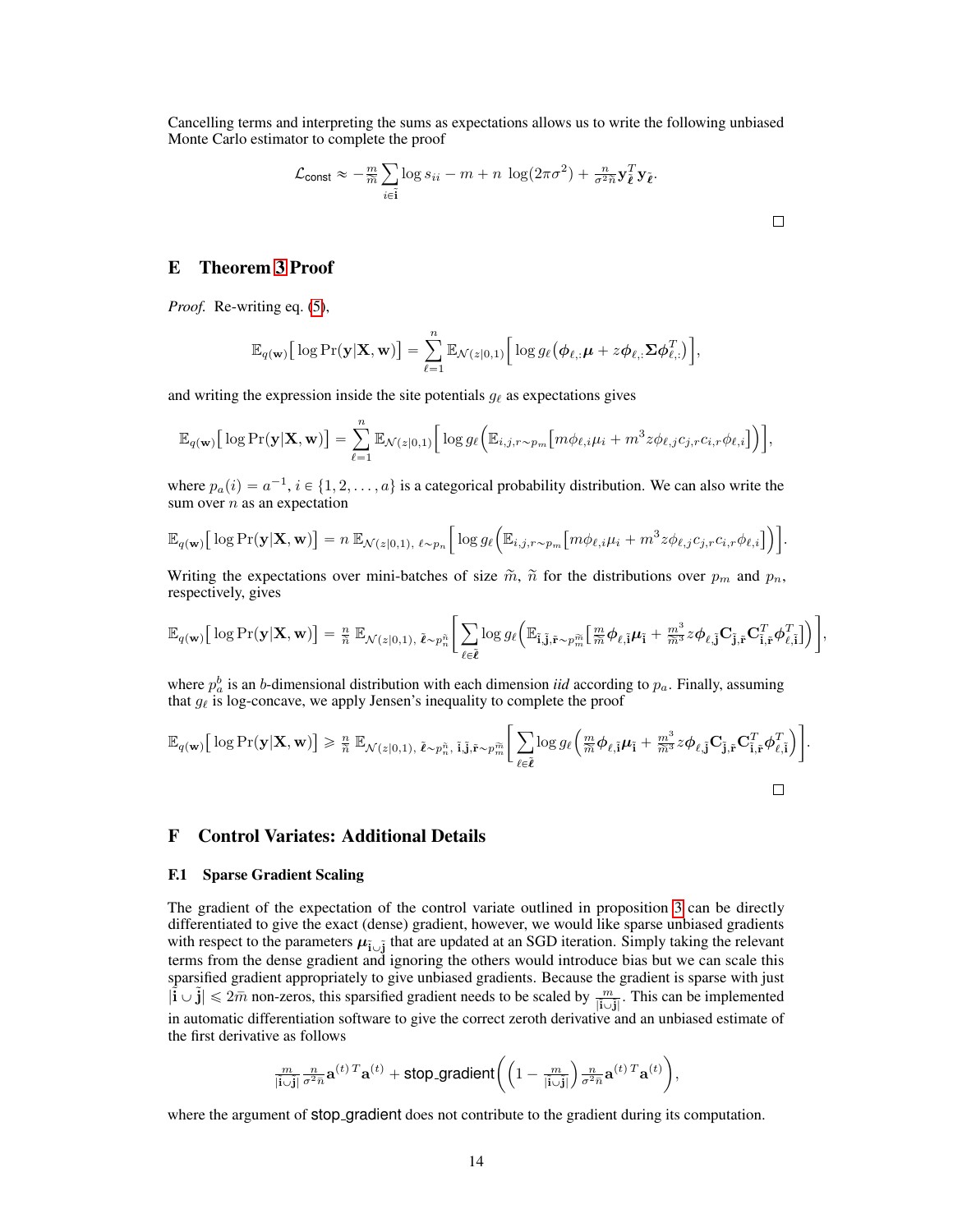#### F.2 Additional Control Variates

In this section we outline additional control variates that can be used for the various terms in theorems [1](#page-2-2) and [2.](#page-3-1) Note that all of these control variates can be used to reduce gradient variance without introducing bias and without introducing dependence on  $n$  or  $m$  in the cost of an SGD iteration.

We begin by presenting a control variate for the term  $\frac{m^2}{\tilde{m}^2} \mu_i^T \mathbf{S}_{\mathbf{j},\tilde{i}} \mu_i$  in theorem [1.](#page-2-2) The goal is ultimately to find a low-rank approximation to S which depends on the form of the matrix. As a useful example, the popular class of inducing point kernel approximations give a prior precision matrix S that is a kernel covariance (or Gram) matrix evaluated on the set of inducing points. For notational convenience, consider the set of inducing points to be identical to the training set points in which case  $n = m$  and  $S = K$ . In the following expression, we present the negative control variate (first term) plus the control variate's expectation (term two) that can be simply added to the  $\mathcal{L}_u$  estimator in theorem [1](#page-2-2)

 $-\frac{m^2}{\widetilde{m}^2}\boldsymbol{\mu}_\mathrm{i}^T\mathbf{K}(\mathrm{X}_{\mathrm{i}}, \mathrm{U}) \ \mathbf{K}(\mathrm{U}, \mathrm{U})^{-1} \ \mathbf{K}(\mathrm{U}, \mathrm{X}_{\mathrm{j}}) \ \boldsymbol{\mu}_{\mathrm{j}} + \boldsymbol{\mu}^T\mathbf{K}(\mathrm{X}, \mathrm{U}) \ \mathbf{K}(\mathrm{U}, \mathrm{U})^{-1} \ \mathbf{K}(\mathrm{U}, \mathrm{X}) \ \boldsymbol{\mu},$ 

where U is a set of  $\bar{n}$  support points in the d-dimensional input space, and the notation  $K(X, U) \in \mathbb{R}^{m \times \bar{n}}$  denotes the kernel cross-covariance matrix between the sets X and U such that the *ij*th element of this matrix is  $k(x_i, u_j)$ . Clearly this expression has an expectation of zero and so simply adding it to the stochastic estimator in theorem [1](#page-2-2) does not introduce any bias. This control variate has the capacity to reduce variance of the  $\mathcal{L}_{\mu}$  estimator provided there is correlation between the elements of  $S = K$  and  $K(X, U) K(U, U)^{-1} K(U, X) \in \mathbb{R}^{m \times m}$ . This matrix is a Nyström approximation of  $K$ , a low rank kernel approximation that is widely used in the sparse GP community for kernel approximation, and preconditioning [\[29,](#page-9-11) [3,](#page-8-2) [30,](#page-9-12) [17,](#page-8-16) [31\]](#page-9-13). The size of the set U should be much smaller than n and is often selected randomly from the training set  $X$ , however, a wealth of other selection strategies have been developed [\[32,](#page-9-14) [33,](#page-9-15) [34,](#page-9-16) [35,](#page-9-17) [36,](#page-9-18) [37,](#page-9-19) [38,](#page-9-20) [39,](#page-9-21) [40\]](#page-9-22). Empirically, it has been found that this matrix approximation is quite accurate [\[17,](#page-8-16) [40\]](#page-9-22), and we find that this control variate dramatically reduces variance in practice.

Unfortunately, naive evaluation of the expectation of this control variate (the second term in the previous equation) requires  $\mathcal{O}(n)=\mathcal{O}(m)$  computations at each iteration. However, when sparse updates are performed at each SGD iteration, an approach similar to that outlined in proposition [3](#page-4-3) can be used to decrease the per-iteration computations to  $\mathcal{O}(1)$  when using this control variate. This control variate was used in the empirical studies of table [3.](#page-18-1)

We additionally note that a nearly identical control variate to the one outlined in the previous equation can be derived for the terms  $\frac{m^2}{\tilde{m}^2} \mathbf{c}_{\tilde{j},r}^T \mathbf{S}_{\tilde{j},\tilde{i}} \mathbf{c}_{\tilde{i},r}$  in theorem [2](#page-3-1) by simply replacing  $\mu$  with  $\mathbf{c}_{\tilde{i},r}$ .

We can also easily develop a control variate for the term  $-\frac{2nm}{\sigma^2\tilde{n}\tilde{m}} \mathbf{y}_{\tilde{\ell}}^T \mathbf{\Phi}_{\tilde{\ell},\tilde{i}} \mu_{\tilde{i}}$  from theorem [1](#page-2-2) as follows

$$
\frac{2m}{\sigma^2 \widetilde{m}} \mathbf{b}_{\mathbf{i}}^T \boldsymbol{\mu}_{\mathbf{i}} - \frac{2}{\sigma^2} \mathbf{b}^T \boldsymbol{\mu},
$$

where the negative control variate is the first term, the expectation of the control variate is the second term, and  $\mathbf{b} = \mathbf{\Phi}^T \mathbf{y} \in \mathbb{R}^m$  is a vector that is precomputed before SGD iterations begin. Similarly to proposition [3](#page-4-3) it is possible to make the cost of SGD iterations independent of n and m with this control variate, however, the precomputation of b costs  $\mathcal{O}(nm)$  which could be prohibitive. To reduce this cost the vector b could be approximated. We did not explore the use of this control variate in our experiments.

### F.3 Control Variates with Empirical Bayes

If empirical Bayes is being performed, then  $\Phi$  is likely to change during optimization and so the basis functions used in eq. [\(3\)](#page-4-2) and in proposition [3](#page-4-3) should be fixed to the basis functions at initialization. This same approach can be extended to the additional control variates discussed above.

# G Predictive Posterior Augmentation

Although the QSGP inference procedure allows  $m$  to be very large, it is still finite and this degeneracy can negatively impact the quality of the predictive posterior variance. In this section we discuss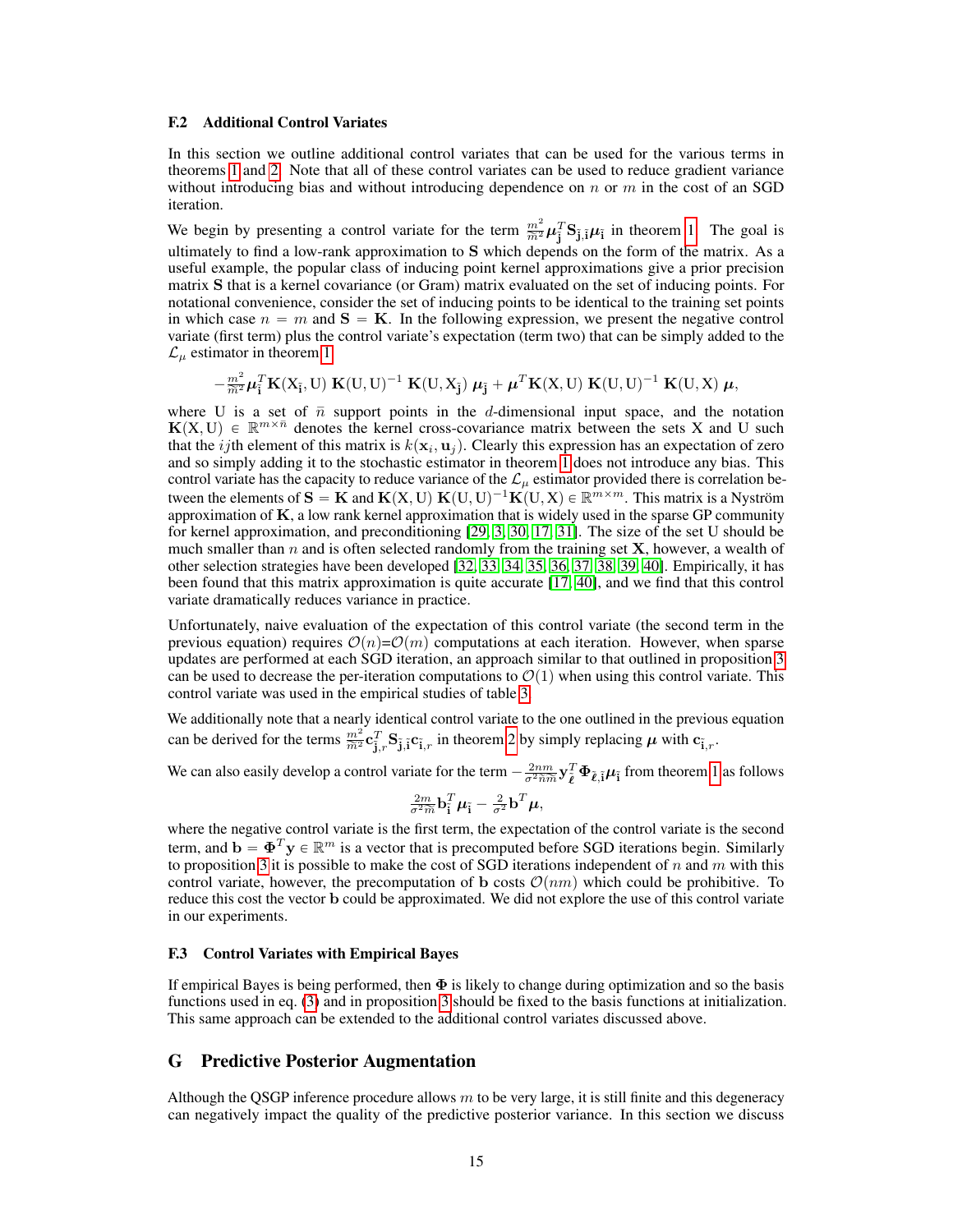*augmentation* to address this where a radial basis function is added to the QSGP model at each test point when evaluating the predictive variance [\[41\]](#page-9-23).

The results of this section are not presented in the main body of the paper since the proposed augmentation requires a specific choice of kernel approximation, i.e. a specific choice of  $\Phi$  and S. Namely, the augmentation results assume that an inducing point approximation is made such that  $\phi_{i,j} = k(\mathbf{x}_i, \mathbf{z}_j)$  and  $s_{i,j} = k(\mathbf{z}_i, \mathbf{z}_j)$ , where  $\mathbf{z}_i \in \mathbb{R}^d$  for  $i = 1, \dots, m$  are the inducing point locations. For ease of notation in our presentation, we assume that  $n = m$  inducing points are centred on all training points such that  $x_i = z_i$  for all  $i = 1, ..., n$ . We will see that this is a sensible choice since augmentation requires the storage of the training dataset at test time, and predictive posterior variance computations using augmentation require  $\mathcal{O}(n)$  time anyway, regardless of m. This approach can be easily generalized for arbitrary inducing point locations.

The following result demonstrates how augmentation can be implemented affordably.

<span id="page-15-0"></span>Proposition 4. *The proposed model with augmentation gives the following predictive variance*

$$
\mathbb{V}[y_*] = \mathbf{k}(\mathbf{x}_*)^T \Sigma \mathbf{k}(\mathbf{x}_*) + \frac{\sigma^2 k(\mathbf{x}_*, \mathbf{x}_*)^2}{\mathbf{k}(\mathbf{x}_*)^T \mathbf{k}(\mathbf{x}_*) + \sigma^2 k(\mathbf{x}_*, \mathbf{x}_*)},
$$

*where it is assumed that there is no posterior correlation between the augmented basis function and the basis functions in* K*.*

*Proof.* Let  $X_*$  denote the set of n training points with an additional test point  $x_* = x_{n+1}$  appended. We will use  $X_*$  as inducing points at test time so that 

$$
\Phi = \begin{bmatrix} \mathbf{K} & \mathbf{k}(\mathbf{x}_*) \end{bmatrix}, \text{ and } \mathbf{S} = \begin{bmatrix} \mathbf{K} & \mathbf{k}(\mathbf{x}_*) \\ \mathbf{k}(\mathbf{x}_*)^T & k(\mathbf{x}_*, \mathbf{x}_*) \end{bmatrix}
$$

.

We will also denote  $\Sigma', C' \in \mathbb{R}^{n+1 \times n+1}$  as the posterior covariance, and its respective Cholesky parameterization. We can modify  $\mathcal{L}_\Sigma$  from eq. [\(2\)](#page-2-1) to give  $\mathcal{L}'_\Sigma$  as for this augmented model as follows

$$
\mathcal{L}'_{\Sigma} = \frac{1}{\sigma^2} \textsf{sum}\Big( (\boldsymbol{\Phi} \mathbf{C}')^2 \Big) - \log \big|\boldsymbol{\Sigma}'\big| + \textsf{tr}\big(\mathbf{S} \boldsymbol{\Sigma}'\big) = \sum_{r=1}^{n+1} \frac{1}{\sigma^2} \mathbf{c}_r'^T \big( \boldsymbol{\Phi}^T \boldsymbol{\Phi} + \sigma^2 \mathbf{S} \big) \mathbf{c}_r' - 2 \log c_{rr}'.
$$

The assumption of no posterior correlation between the augmented basis function and the basis functions in the columns of **K** means that  $c'_{n+1,i} = 0$  for  $i = 1, 2, ..., n$ , giving

$$
\mathcal{L}'_{\Sigma} = \mathcal{L}_{\Sigma}(\mathbf{C}'_{1:n,1:n}) - 2\log c'_{n+1,n+1} + \frac{1}{\sigma^2} \Big(\mathbf{k}(\mathbf{x}_*)^T \mathbf{k}(\mathbf{x}_*) + \sigma^2 k_{x_*,x_*}\Big) c'^2_{n+1,n+1},
$$

and consequently the first n rows and columns of  $\mathbf{C}'$  should be selected to minimize  $\mathcal{L}_{\Sigma}$  from eq. [\(2\)](#page-2-1) (and also theorem [2\)](#page-3-1) without any influence from the test point  $x<sub>*</sub>$ . Therefore the augmented and non-augmented predictive posterior variance differ only by the contribution of  $c'_{n+1,n+1}$ . Setting the derivative of  $\mathcal{L}'_{\Sigma}$  with respect to  $c'_{n+1,n+1}$  to zero and solving gives

$$
\frac{2}{\sigma^2} \Big( \mathbf{k}(\mathbf{x}_*)^T \mathbf{k}(\mathbf{x}_*) + \sigma^2 k_{x_*,x_*} \Big) c'_{n+1,n+1} = \frac{2}{c'_{n+1,n+1}},
$$
\n
$$
c'_{n+1,n+1} = \sqrt{\frac{\sigma^2}{\mathbf{k}(\mathbf{x}_*)^T \mathbf{k}(\mathbf{x}_*) + \sigma^2 k_{x_*,x_*}}},
$$

and using the square of this value as the posterior variance for the augmented basis function completes the proof.  $\Box$ 

We make the following additional observations about the use of this augmentation strategy.

Remark 1. *Augmentation cannot decrease the predictive posterior variance.*

<span id="page-15-1"></span>Remark 2. *Augmentation will cause the predictive posterior variance to revert to the prior variance far from the training data (where*  $\mathbf{k}(\mathbf{x}_*)$  *approaches* 0*)*.

These follow from the facts that the second term in proposition [4](#page-15-0) must be non-negative, and that the value of the second term approaches the prior variance  $k(\mathbf{x}_*, \mathbf{x}_*)$  as  $k(\mathbf{x}_*)$  approaches 0, respectively.

Further, the use of augmentation requires negligible additional work at test time since  $k(x_*)$  is already required for both the predictive mean, and the non-augmented predictive variance. The following study demonstrates how augmentation can improve the quality of the predictive variance far from the training data.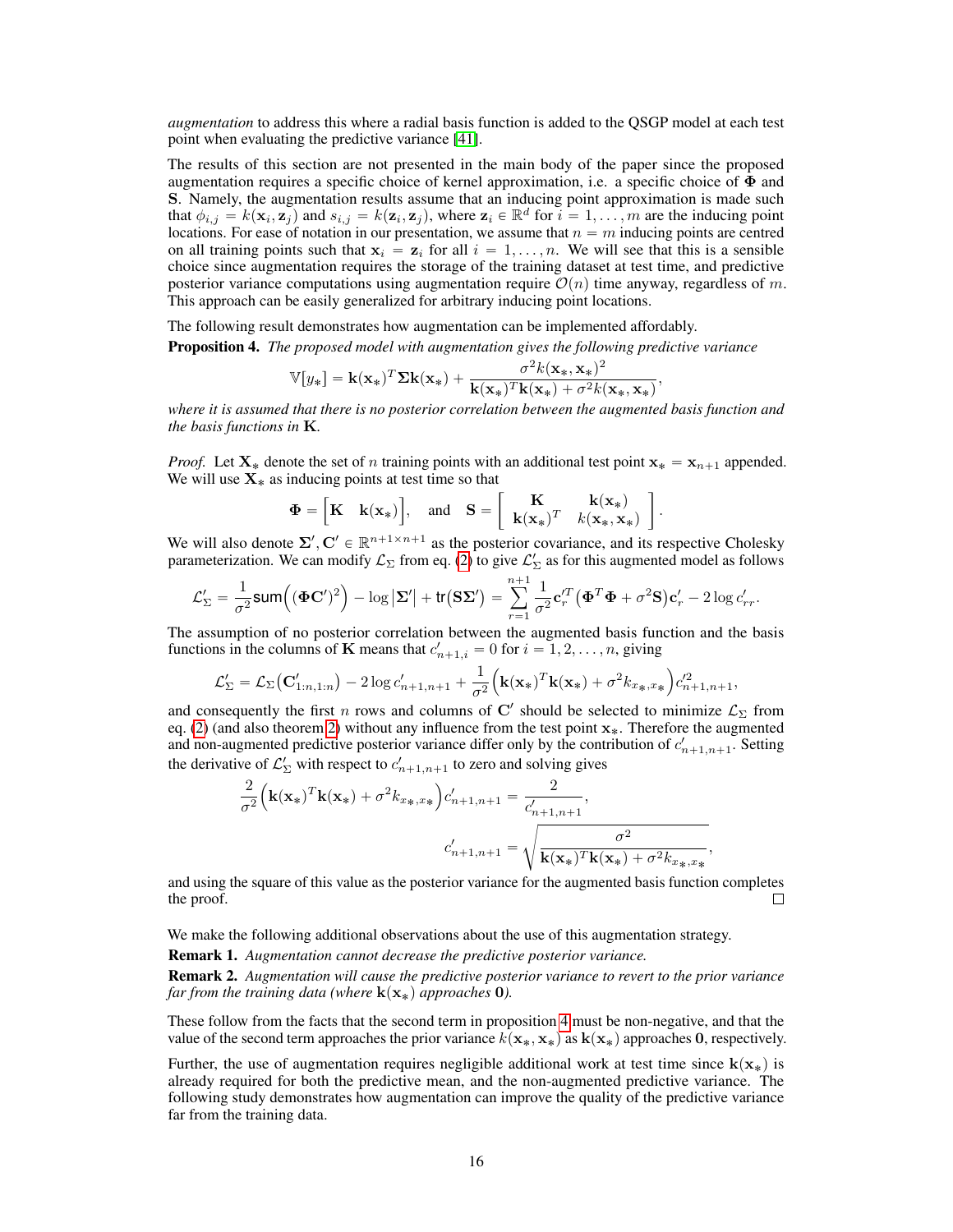

<span id="page-16-1"></span>Figure 2: Comparison of predictive variance between an exact GP, and a QSGP model with  $\Phi = S = K$  and both with and without augmentation.

#### Augmentation Visualization

Figure [2](#page-16-1) plots the predictive posterior mean and standard deviation of an exact GP, as well as a QSGP model with  $\Phi = S = K$  and both with and without augmentation. The dataset was generated using the sinc function with  $n = 20$  points, corrupted with independent Gaussian noise. Note that all models have an identical posterior mean, and we use a squared exponential kernel. Around the training data the augmented and non-augmented models give a nearly identical predictive variance that agrees well with the variance of the exact GP. As the non-augmented model extrapolates, its predictive variance shrinks which is a highly undesirable trait of the degeneracy of the approximate GP. However, the predictive variance of the augmented model grows as it extrapolates, and while it does not grow as fast as the exact GP, it similarly returns to the prior variance, as expected from remark [2.](#page-15-1) Figure [2](#page-16-1) also shows the predictive variance where a dense lower triangular (or "full")  $\bf{C}$  is considered. Note that due to the conjugacy of the Gaussian prior, this model gives exact inference and evidently the results are better than the models constructed with a mean-field assumption where the training data ends. However, far from the training data, the posterior variance shrinks back to that of the mean-field model. With augmentation, the full C model would be the closest to the exact GP, however, this model is not practical for large  $m$ . A mean-field or chevron Cholesky structure with augmentation could provide a compromise for large models.

### <span id="page-16-0"></span>H Site Projection Notes

We can re-write eq.  $(5)$  as

$$
\mathbb{E}_{q(\mathbf{w})}\big[\log\Pr(\mathbf{y}|\mathbf{X},\mathbf{w})\big] = \sum_{\ell=1}^n \mathbb{E}_{\mathcal{N}(z|0,1)}\big[\log g_\ell(\boldsymbol{\phi}_{\ell,:}\boldsymbol{\mu} + z \boldsymbol{\phi}_{\ell,:}\boldsymbol{\Sigma}\boldsymbol{\phi}_{\ell,:}^T)\big],
$$

and in this section we will outline what the form of  $\log g_\ell$  is for various likelihoods.

#### H.1 Logistic Likelihood

Here we first consider Bayesian logistic regression and model the class conditional distribution using

$$
Pr(y = 1 | \mathbf{w}, \mathbf{x}) = sig(\mathbf{w}^T \boldsymbol{\phi}(\mathbf{x}))
$$

where  $sig(x) = \frac{1}{1 + exp(-x)}$  is the sigmoid function, and we consider  $y \in \{-1, 1\}^n$ to be the binary training labels. Using the symmetry property of the logistic sigmoid  $Pr(y = -1|\mathbf{w}, \mathbf{x}) = 1 - Pr(y = 1|\mathbf{w}, \mathbf{x}) = \text{sig}(-\mathbf{w}^T \phi(\mathbf{x}))$  and assuming the data are *iid*, we can write the log-likelihood of the training set as

$$
\log \Pr(\mathbf{y}|\mathbf{X}, \mathbf{w}) = \sum_{\ell=1}^n \log \Big( \text{sig}(y_\ell \phi_{\ell,:} \mathbf{w}) \Big),
$$

where it is immediately clear from eq. [\(4\)](#page-5-1) that  $g_{\ell}(x) = \text{sig}(y_{\ell}x)$ . It is therefore evident that where it is immediately clear from eq. (4) that  $g_{\ell}(x) = \text{sig}(y_{\ell}x)$ . It is therefore evident that  $\log g_{\ell}(x) = -\log(1 + \exp(-y_{\ell}x))$  which is a vertically flipped (and potentially horizontally flipped) softplus function, a function is commonly used as a continuous relaxation of a rectified linear flipped) softplus function, a function is commonly used as a continuous relaxation of a rectified linear<br>unit (ReLU). Additionally, it is clear by inspection that  $-\log(1 + \exp(-y_{\ell}x))$  is a concave function in x such that the result in theorem [3](#page-5-2) holds for this likelihood.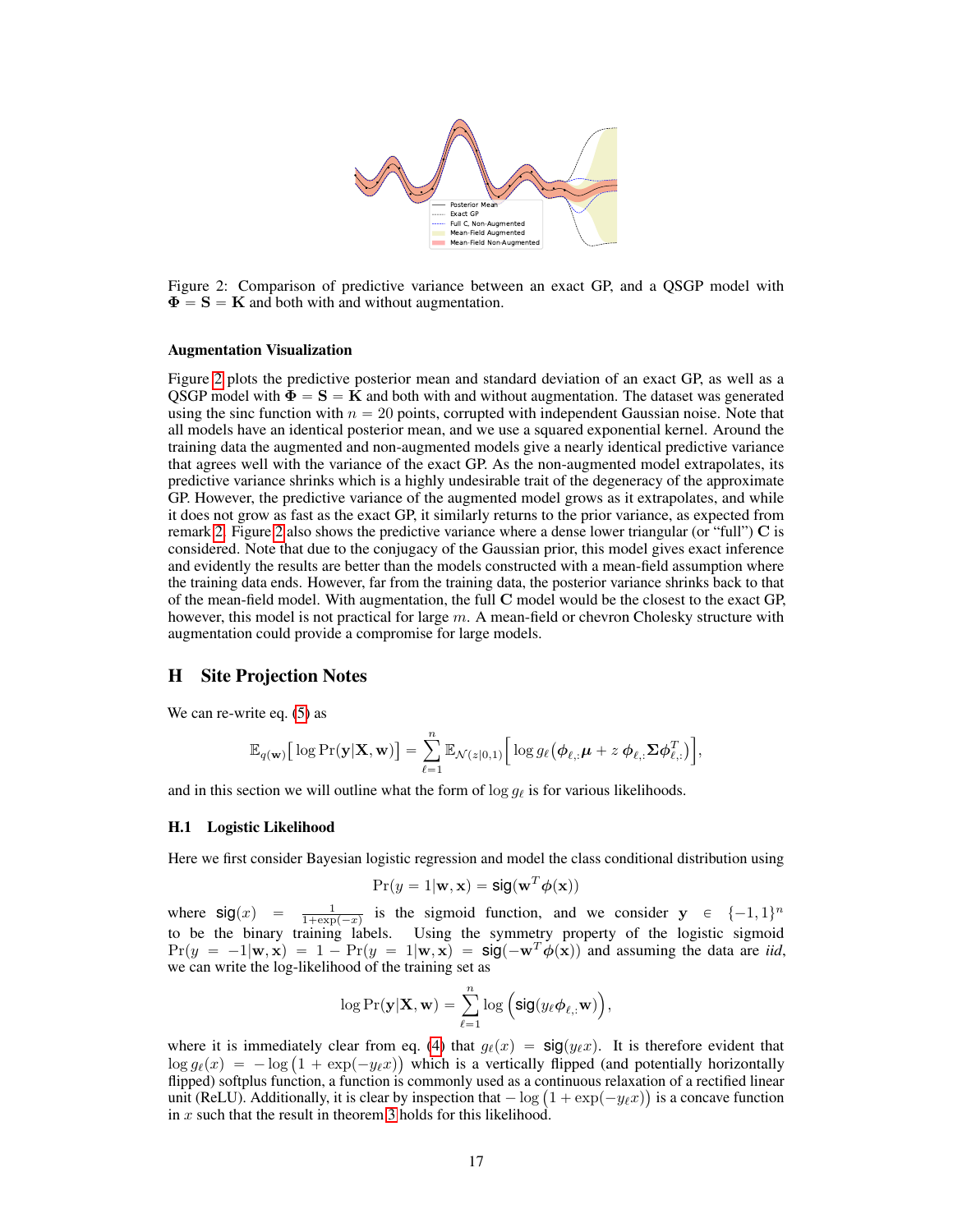#### H.2 Laplace Likelihood

We now consider Bayesian regression using a Laplace likelihood and assume the data is *iid* to give the training set log-likelihood

$$
\log \Pr(\mathbf{y}|\mathbf{w}, \mathbf{X}) = \sum_{\ell=1}^n \log \mathcal{L}(y_\ell|\phi_{\ell,:} \mathbf{w}, b) = \sum_{\ell=1}^n -\log(2b) - \frac{1}{b}|y_\ell - \phi_{\ell,:} \mathbf{w}|,
$$

where  $b > 0$  is the scale parameter. It is immediately clear from eq. [\(4\)](#page-5-1) that  $\log g_{\ell}(x) = -\log(2b) - \frac{1}{b}|y_{\ell} - x|$  which a shifted absolute value function. Additionally, it is clear by inspection that  $\log g_{\ell}(x)$  is a concave function in x such that the result in theorem [3](#page-5-2) holds for this likelihood.

The expectation over  $z$  in eq. [\(5\)](#page-5-3) can be computed analytically for this site projection, please refer to [\[14\]](#page-8-13) for details.

#### H.3 Gaussian Likelihood

We now consider Bayesian regression using a Gaussian likelihood and assume the data is distributed *iid* to give the training set log-likelihood

$$
\log \Pr(\mathbf{y}|\mathbf{w}, \mathbf{X}) = \sum_{\ell=1}^n \log \, \mathcal{N}(y_\ell|\phi_{\ell,:} \mathbf{w}, \sigma^2) = \sum_{\ell=1}^n -\frac{1}{2} \log(2\pi\sigma^2) - \frac{1}{2\sigma^2} (y_\ell - \phi_{\ell,:} \mathbf{w})^2,
$$

where it is immediately clear from eq. [\(4\)](#page-5-1) that  $\log g_\ell(x) = -\frac{1}{2} \log(2\pi\sigma^2) - \frac{1}{2\sigma^2} (y_\ell - x)^2$  which a quadratic. Additionally, it is clear by inspection that  $\log g_\ell(x)$  is a concave function in x such that the result in theorem [3](#page-5-2) holds for this likelihood.

The expectation over  $z$  in eq. [\(5\)](#page-5-3) can be computed analytically for this site projection, please refer to [\[14\]](#page-8-13) for details.

### I Additional Experiments

This section contains additional numerical studies to those presented in section [4](#page-6-0) as well as additional experimental setup details.

#### <span id="page-17-0"></span>I.1 Regression Studies: Additional Details

This section contains additional experimental setup details for the regression studies of section [4](#page-6-0) whose results are displayed in table [2.](#page-7-0)

For all QSGP models in table [2,](#page-7-0) we consider  $m = 10^5$  basis functions and mini-batch sizes of  $\tilde{m} = 10000$  and  $\tilde{n} = 500$ . We used the control variate outlined in proposition [3](#page-4-3) with a control variate rank of  $\bar{n} = 500$  for both the  $\frac{n m^2}{\sigma^2 \tilde{n} \tilde{m}^2} \boldsymbol{\mu}_{\tilde{\mathbf{j}}}^T \boldsymbol{\Phi}_{\tilde{\mathbf{\ell}},\tilde{\mathbf{j}}}^T \boldsymbol{\Phi}_{\tilde{\mathbf{\ell}},\tilde{\mathbf{j}}} \boldsymbol{\mu}_{\tilde{\mathbf{i}}}$  term in theorem [1,](#page-2-2) and the  $\frac{n m^2}{\sigma^2 \tilde{n} \tilde{m}^2} \mathbf{c}_{\tilde{\mathbf{j}}_r}^T \boldsymbol{\Phi}_{\tilde{\$ terms in theorem [2](#page-3-1) for each dense lower triangular column in C. Therefore, the QSGP-100 model used control variates for 101 terms in its ELBO estimator, for example. For the inference procedure we also used an AdaGrad optimizer [\[22\]](#page-9-4) for the variational parameters with an initial learning rate of 0.1, an Adam optimizer [\[42\]](#page-10-0) for the hyperparameters with an initial learning rate of  $10^{-5}$ , and we decay both these learning rates exponentially over iterations. We run these optimization procedures for  $10^5$  iterations total, and following Hensman et al. [\[27\]](#page-9-9) we find it helpful to freeze the hyperparameters for the first  $10^4$  iterations until the variational parameters find a tighter ELBO. We also compare to stochastic variational Gaussian processes (SVGP) using GPFlow [\[27,](#page-9-9) [28\]](#page-9-10) with 512 inducing points whose locations are learned along with model hyperparameters. Note that the SVGP model is identical to the model presented in table [3](#page-18-1) except here the model hyperparameters are learned rather than being fixed to initial values. For all models,  $\sigma^2$  and all kernel hyperparameters are initialized to the same values found by performing empirical Bayes with an exact GP constructed on 1000 points randomly selected from the dataset.

### <span id="page-17-1"></span>I.2 Regression Studies with Inducing Point Kernel Approximations

This section considers additional regression studies with an inducing point kernel approximation rather than the random Fourier feature approximation used in the regression studies of section [4.](#page-6-0)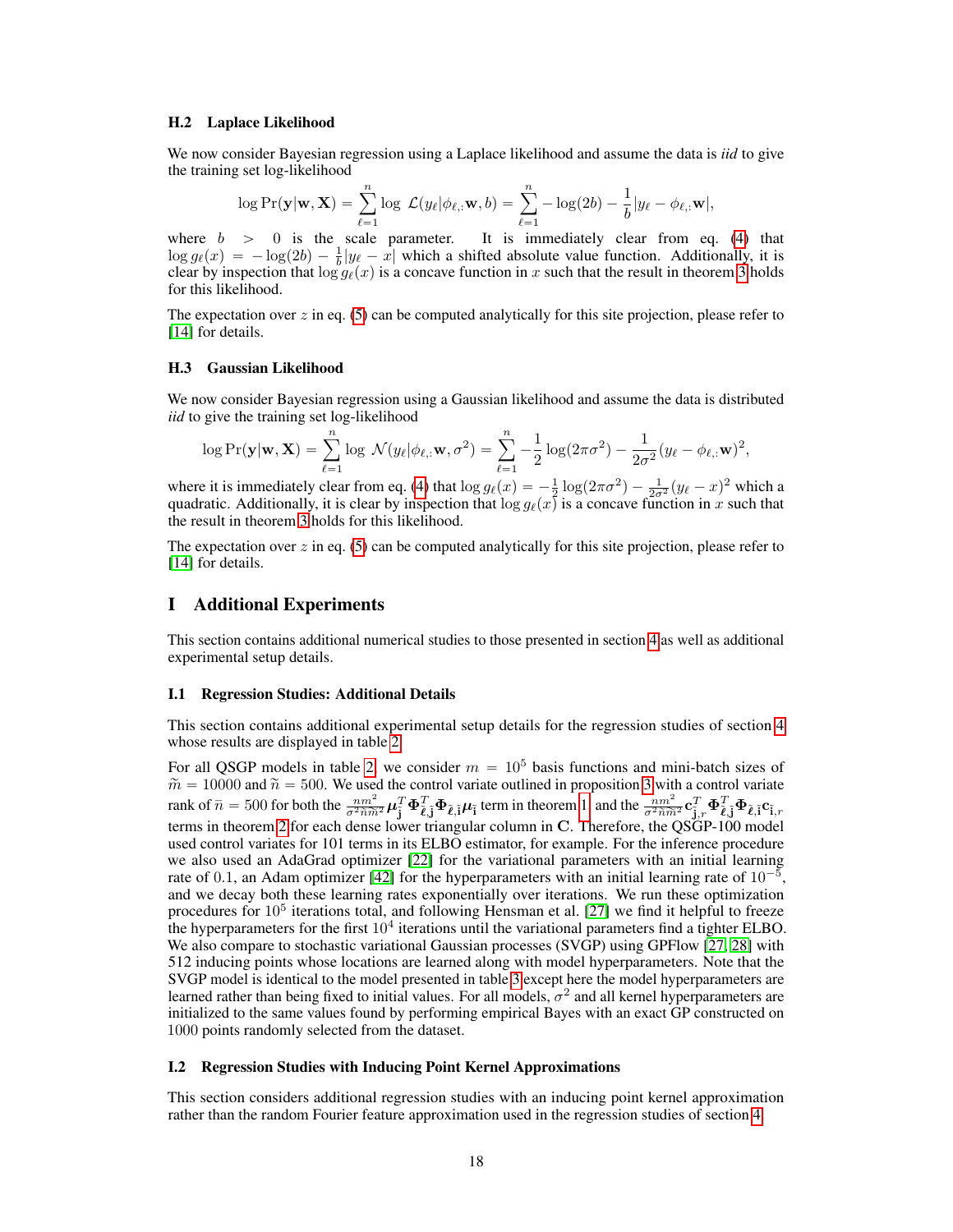|         |                  |     | OSGP-0              |                 |             | <b>SVGP</b>     |             | Yang et al. [43] |
|---------|------------------|-----|---------------------|-----------------|-------------|-----------------|-------------|------------------|
| Dataset | $\boldsymbol{n}$ | d   | Time                | <b>RMSE</b>     | <b>MNLP</b> | <b>RMSE</b>     | <b>MNLP</b> | <b>RMSE</b>      |
| kin40k  | 40000            | 8   | $1.40$ hrs          | $0.154 + 0.007$ | $-0.348$    | $0.171 + 0.003$ | $-0.089$    | $0.28 + 0.01$    |
| protein | 45730            | 9   | 2.13 <sub>hrs</sub> | $0.598 + 0.007$ | 1.157       | $0.598 + 0.007$ | 1.159       | $0.53 + 0.01$    |
| kegg    | 48827            | 20  | 1.70hrs             | $0.124 + 0.005$ | $-0.554$    | $0.124 + 0.004$ | $-0.883$    | $0.12 + 0.01$    |
| ctslice | 53500            | 385 | 5.18hrs             | $2.574 + 0.263$ | 0.149       | $2.938 + 0.098$ | $-0.440$    | $4.00 + 0.12$    |
| keggu   | 63608            | 27  | 1.46hrs             | $0.123 + 0.004$ | 0.848       | $0.118 + 0.004$ | 64.014      | $0.12 + 0.00$    |
| song    | 515345           | 90  | 3.84hrs             | $0.491 + 0.002$ | 1.374       | $0.491 + 0.002$ | 1.321       | $0.49 + 0.00$    |

<span id="page-18-1"></span>Table 3: Large UCI regression dataset results. Mean and standard deviation of RMS test error and average training time over five test-train splits, as well as MNLP of the test set from the first split. These results differ from those of table [2](#page-7-0) in the kernel approximation used for QSGP in addition to the fact that empirical Bayes is not performed.

We again consider inference on large regression datasets from the UCI repository, however, for this study, we choose to use an inducing point approximation with  $n = m$  inducing points centred on each training point. The inducing point kernel approximation results in  $\Phi = S = K$ , the exact kernel covariance matrix between training points. Clearly  $S = K$  will be dense in general, therefore we do not consider empirical Bayes in the studies but keep the kernel hyperparameters fixed. This is a natural kernel approximation choice in many ways since it can be shown that the approximation recovers the exact GP prior (i.e.  $y \sim \mathcal{N}(0, K + \sigma^2 I)$ ), and the learning procedure recovers the exact GP predictive posterior mean. While the exact GP predictive posterior variance is not recovered, we use an augmentation strategy that incurs negligible additional cost to improve the quality of the predictive variance. This augmentation procedure is outlined in proposition [4](#page-15-0) (of the supplementary material).

For the regression studies here, the proposed quadruply stochastic Gaussian process (QSGP) model approximates a squared-exponential kernel with automatic relevance determination and we compare our test errors to those reported by Yang et al. [\[43\]](#page-10-1) on the same train-test splits where the same kernel type was approximated using Fastfood expansions. We also compare to stochastic variational Gaussian processes (SVGP) using GPFlow [\[27,](#page-9-9) [28\]](#page-9-10) with 512 inducing points whose locations are learned. For the QSGP model, a mean-field (diagonal) covariance parameterization is assumed and therefore following the notations of section [4,](#page-6-0) we denote this model as QSGP-0. Mini-batch sizes of  $\widetilde{n} = \widetilde{m} = 3000$  and a rank  $\overline{n} = 200$  control variate was used for all datasets except for *ctslice* which used  $\widetilde{n} = \widetilde{m} = 1000$ . Optimization was performed with AdaGrad [\[22\]](#page-9-4). For both QSGP and SVGP,  $\sigma^2$  and all kernel hyperparameters were initialized by performing empirical Bayes with an exact GP constructed on 1000 points randomly selected from the dataset.

Results are presented in table [3](#page-18-1) where we report the mean and standard deviation of the root mean squared error (RMSE) over five test-train splits (90% train, 10% test per split). Also presented is the mean negative log probability (MNLP) of the predictive posterior on the test data in the first split, and mean training time per split on a machine with one GeForce GTX 980 Ti graphics card. The best MNLP value of each row is in boldface whereas the best RMSE value is only in boldface if the difference is statistically significant (if the means differ by more than three standard deviations). The RMSE results in table [3](#page-18-1) demonstrate that QSGP performs well on these large datasets which is not surprising considering that the model has the capacity to recover the exact GP posterior mean. Interestingly, QSGP performs nearly identically to the other sparse GP models for the *kegg*, *keggu*, and *song* datasets. This could indicate that the exact GP mean can be approximated well by lower capacity models for these problems.

Considering the MNLP results, QSGP performed comparably to the SVGP model while performing noticeably better on *keggu*. While a mean-field assumption was made for these studies, we explore going beyond mean-field through the use of the chevron Cholesky structure in the regression results of section [4.](#page-6-0)

### <span id="page-18-0"></span>I.3 Relevance Vector Machines

In this section we apply the proposed quadruply stochastic inference procedure to relevance vector machines [\[18\]](#page-9-0), and we refer to this model as the quadruply stochastic relevance vector machine (QS-